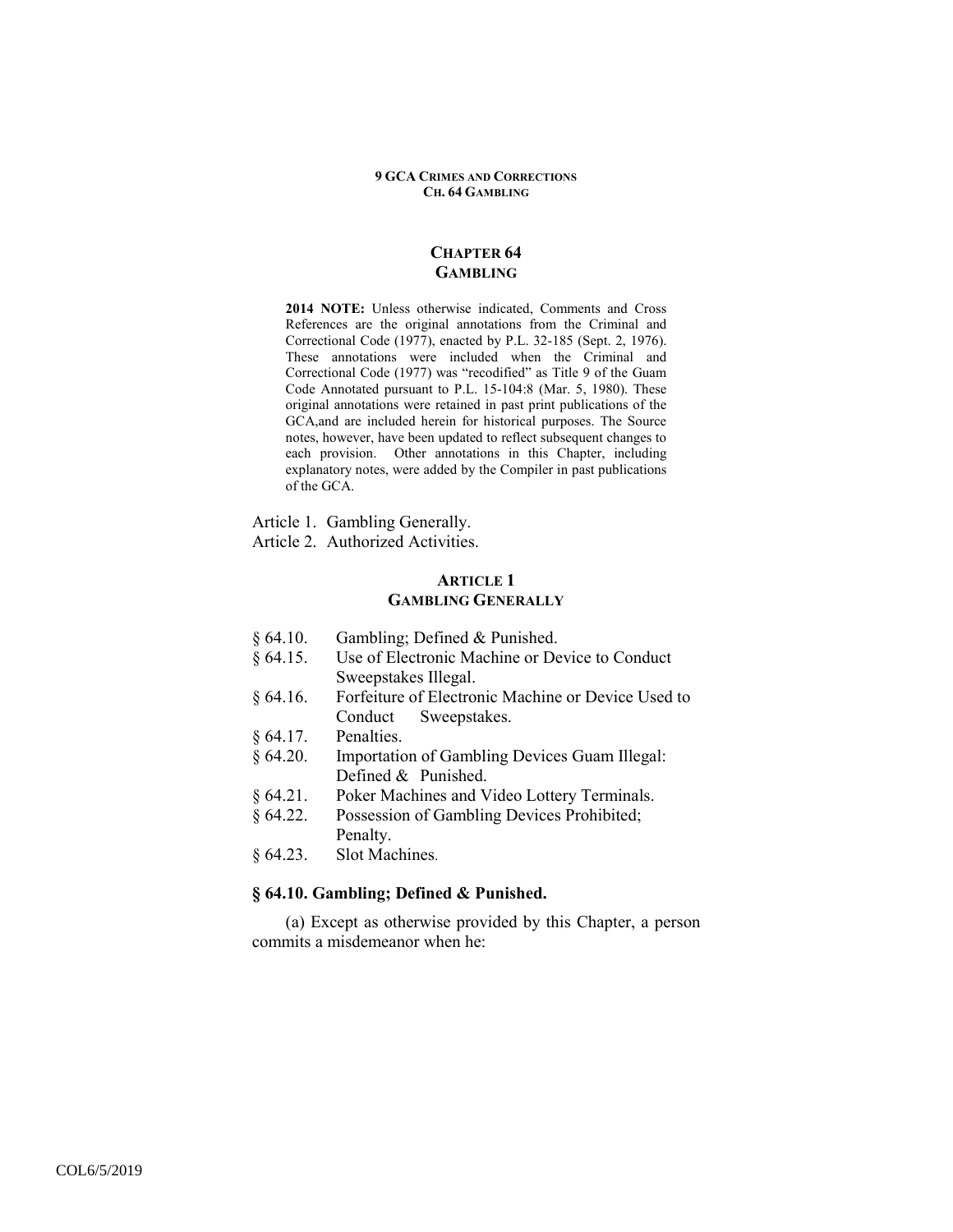(1) makes or accepts a wager involving money or anything of monetary value upon the result of any game or contest;

(2) holds any money or anything of monetary value which he knows has been wagered in violation of Paragraph (1); or

(3) sets up or promotes any lottery or sells or buys any lottery ticket.

(b) As used in this Section, lottery means a plan whereby prizes are distributed by chance among persons who have paid or promised to pay anything of monetary value for a chance to win a prize.

**SOURCE:** G.P.C. §§ 319-321, 330, 330a, 532b; See also §§ 322, 323, 331; \*Cal § 1555(a)(c) (1971).

**CROSS-REFERENCES:** §§ 4.60, 4.65 -Aiding, Facilitating an offense; § 64.30 -Social Games; § 64.40 - Cockfight; § 64.50 -Authorized lotteries; §§ 64.60-64.68 - Bingo.

## **§ 64.15. Use of Electronic Machine or Device to Conduct Sweepstakes Illegal.**

(a) Definitions. As used in this Section, unless the context clearly requires otherwise, the following words shall have the following meanings:

> (1) (A) Electronic machine or device means a mechanically, electrically or electronically operated machine or device that is owned, leased, or otherwise possessed, by a sweepstakes sponsor or promoter, or any sponsors, promoters, partners, affiliates, subsidiaries, or contractors thereof, that is intended to be used by a sweepstakes entrant, that uses energy, and that is capable of displaying information on a screen or other mechanism. This Section is applicable to an electronic machine or device whether or not it:

> > (i) is server-based;

(ii) uses a simulated game terminal as a representation of the prizes associated with the results of the sweepstakes entries;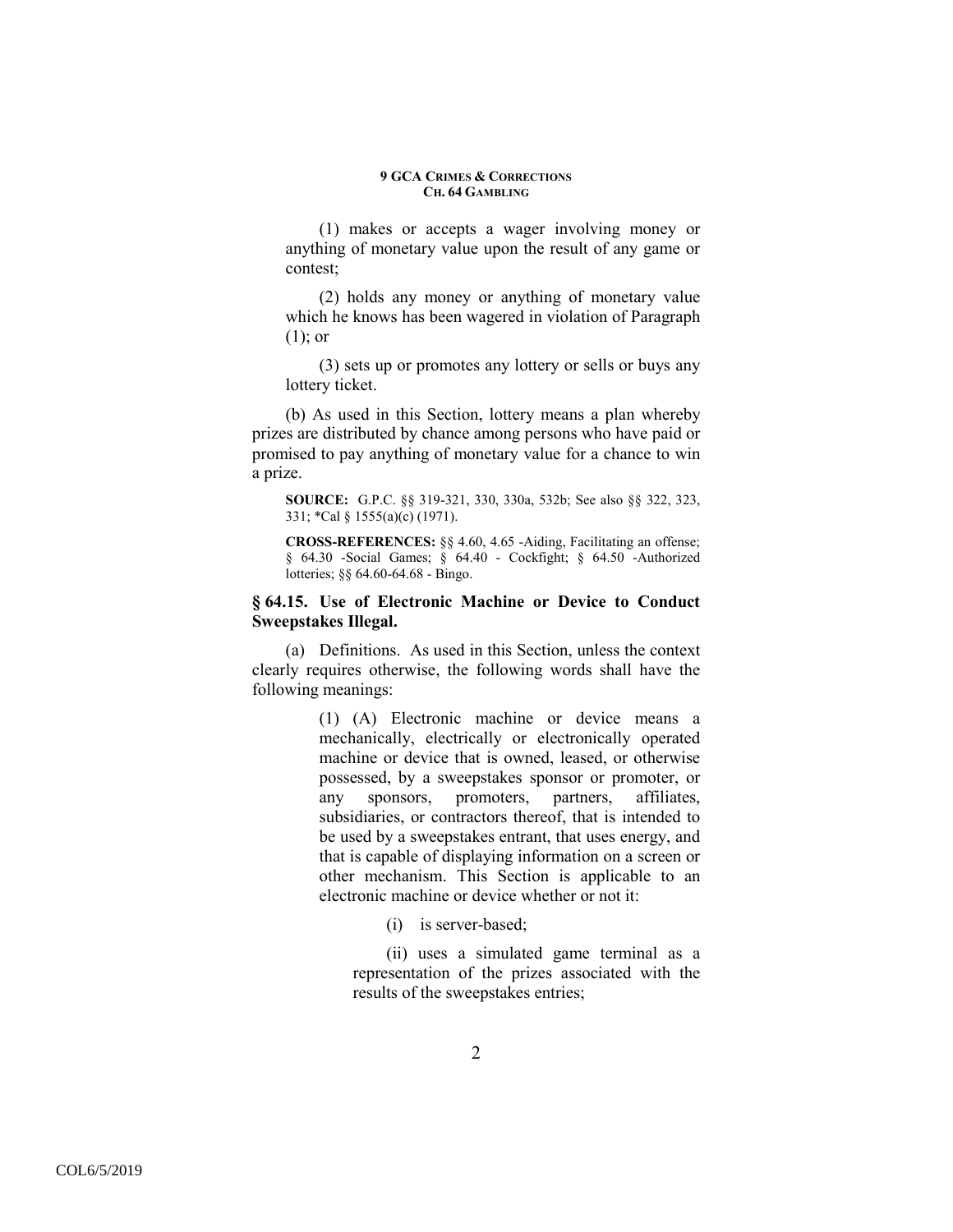(iii) utilizes software such that the simulated game influences or determines the winning or value of the prize;

(iv) selects prizes from a predetermined finite pool of entries;

(v) utilizes a mechanism that reveals the content of a predetermined sweepstakes entry;

(vi) predetermines the prize results and stores those results for delivery at the time the sweepstakes entry results are revealed;

(vii) utilizes software to create a game result;

(viii) requires deposit of any money, coin, or token, or the use of any credit card, debit card, prepaid card, or any other method of payment to activate the electronic machine or device;

(ix) requires direct payment into the electronic machine or device, or remote activation of the electronic machine or device;

(x) requires purchase of a related product having legitimate value;

(xi) reveals the prize incrementally, even though it may not influence whether or not a prize is to be awarded or the value of any prize awarded;

(xii) determines and associates the prize with an entry or entries at the time the sweepstakes is entered;

(xiii) is a slot machine or other form of electrical, mechanical, or computer game.

(B) Electronic machine or device also includes gambling devices as defined in  $\S$  64.20(b) of this Chapter.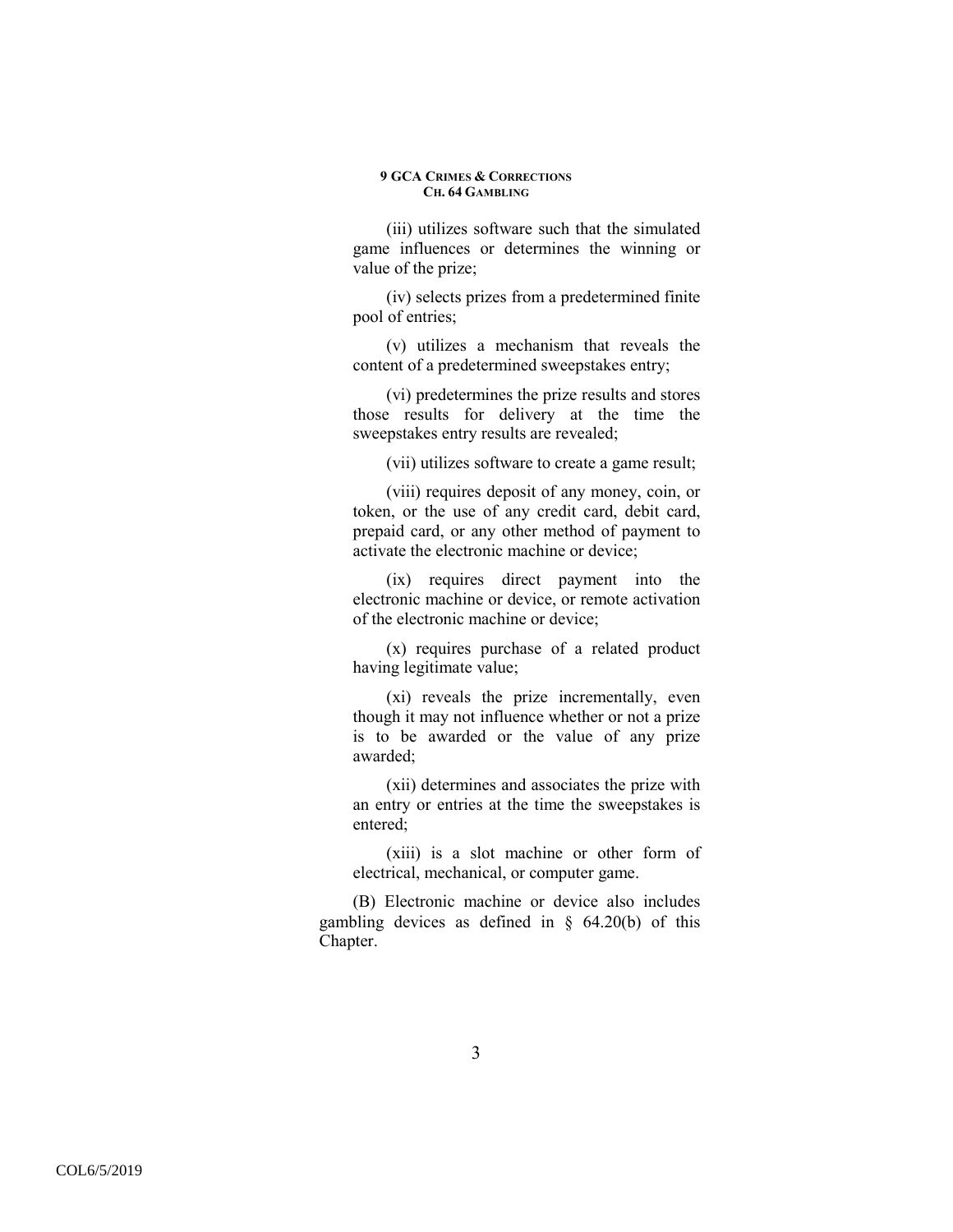(2) Enter or entry means the act or process by which a person becomes eligible to receive any prize offered in a sweepstakes.

(3) Entertaining display means any visual information, capable of being seen by a sweepstakes entrant, that takes the form of actual game play, or simulated game play.

(4) Game play or simulated game play means any game play whether actual or electronically simulated which when played may return winnings (other than free games not redeemable for cash) of value to the user based partially or completely upon chance, which a user is required to participate in prior to the reveal of a prize, or the receipt of anything of value.

(5) Prize means any gift, award, gratuity, good, service, credit, or anything else of value, which may be transferred to a person, whether possession of the prize is actually transferred, or placed on an account or other record as evidence of the intent to transfer the prize.

(6) Sweepstakes means any game, advertising scheme or plan, or other promotion, which uses an electronic machine or device as defined in this Section, with or without payment of any consideration, that a person may enter to win or become eligible to receive any prize, the determination of which is based partially or completely upon chance.

(b) It shall be unlawful for any person to operate or knowingly possess with the intent to operate, or place into operation, an electronic machine or device to:

(1) conduct a sweepstakes through the use of an entertaining display, including the entry process or the reveal of a prize; or

(2) promote a sweepstakes that is conducted through the use of an entertaining display, including the entry process or the reveal of a prize**.**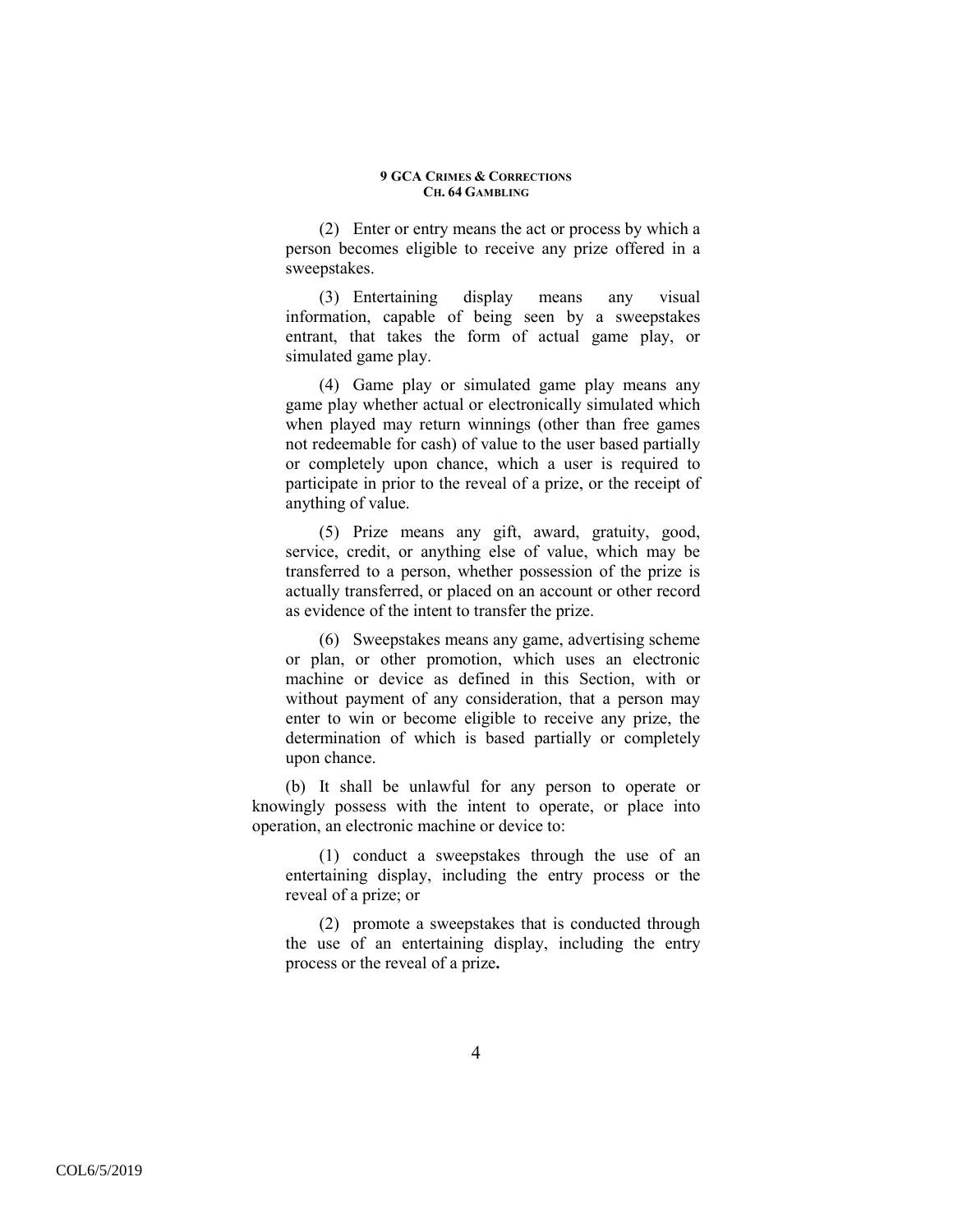(c) Nothing in this Section shall be construed to make illegal any activity which is lawfully conducted pursuant to Title 9 GCA, Chapter 64, Article 2.

**SOURCE:** Added by P.L. 32-130:1 (Feb. 13, 2014).

**2017 NOTE:** Subsection/subitem designations altered/added in subsection (a) pursuant to authority of 1 GCA § 1606.

## **§ 64.16. Forfeiture of Electronic Machine or Device Used to Conduct Sweepstakes.**

(a) Upon a determination by the Department of Revenue and Taxation or the Attorney General that probable cause exists to believe that any electronic machine or device is being operated or is intended to be operated to conduct a sweepstakes or promote a sweepstakes in violation of Title 9 GCA § 64.15 above, the electronic machine or device shall be subject to immediate seizure by law enforcement officials from the Department of Revenue and Taxation, the Guam Police Department, or the Office of the Attorney General.

(b) Any government entity in possession of a seized electronic machine or device shall retain the item pending a disposition order from a Superior Court judge.

(1) Upon application by the Department of Revenue and Taxation, or the Attorney General, or the owner of the electronic machine or device, and after notice to all parties and an opportunity to be heard by all parties,

(A) if the court determines that it is unlawful to possess the electronic machine or device, the Director of the Department of Revenue and Taxation, or the Attorney General, may have the electronic machine or device destroyed, or may use the electronic machine or device for training, or may sell the electronic machine or device at an auction to be held at the place where the electronic machine or device is located, or at another place as determined by the Director of the Department of Revenue and Taxation, or the Attorney General.

(B) If the court determines that the electronic machine or device is not unlawful to possess under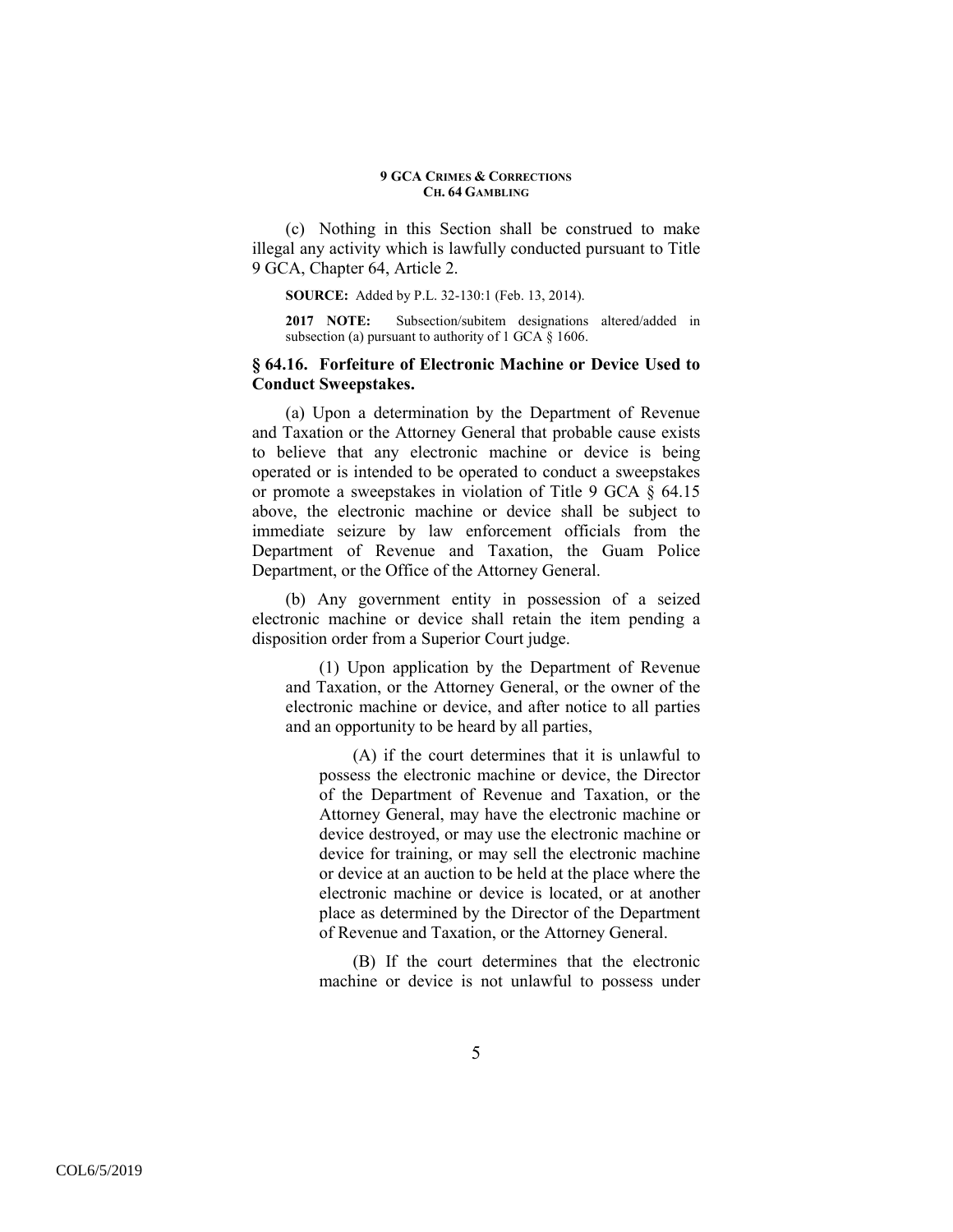Title 9 GCA § 64.15, the electronic machine or device shall be ordered released to its owner upon satisfactory proof of ownership.

(2) Neither the government of Guam nor its officials, employees or agents shall be liable for the seizure of electronic machines and devices under this statute when a court determines that the electronic machine or device is ordered to be released to its owner.

(c) The foregoing procedures for release shall not apply with respect to an item seized for use as evidence in any criminal action or proceeding until after entry of final judgment.

**SOURCE:** Added by P.L. 32-130:2 (Feb. 13, 2014).

**2017 NOTE:** Subsection/subitem designations added/altered pursuant to the authority of 1 GCA § 1606.

## **§ 64.17. Penalties.**

(a) Any person who violates Title 9 GCA § 64.15 shall be guilty of a felony punishable by imprisonment of not more than five (5) years and a fine not to exceed \$250,000, or both. Each violation of Title 9 GCA § 64.15 shall be considered a separate offense.

(b) Any person who violates Title 9 GCA  $\S$  64.15 may also be subject to an administrative penalty of not more than \$250,000, to be assessed by a decision and order of the Director of the Department of Revenue and Taxation. Each violation of Title 9 GCA  $\S$  64.15 shall be considered a separate offense.

(1) Before issuing a decision and order assessing an administrative penalty, the Department of Revenue and Taxation shall give written notice, in the form of an accusation, to the person to be assessed an administrative penalty.

(2) The person to be assessed an administrative penalty shall be entitled to notice, to a hearing before the Director of the Department of Revenue and Taxation, and to review by the Superior Court according to the procedures in Articles 1 and 2 of the Administrative Adjudication Law.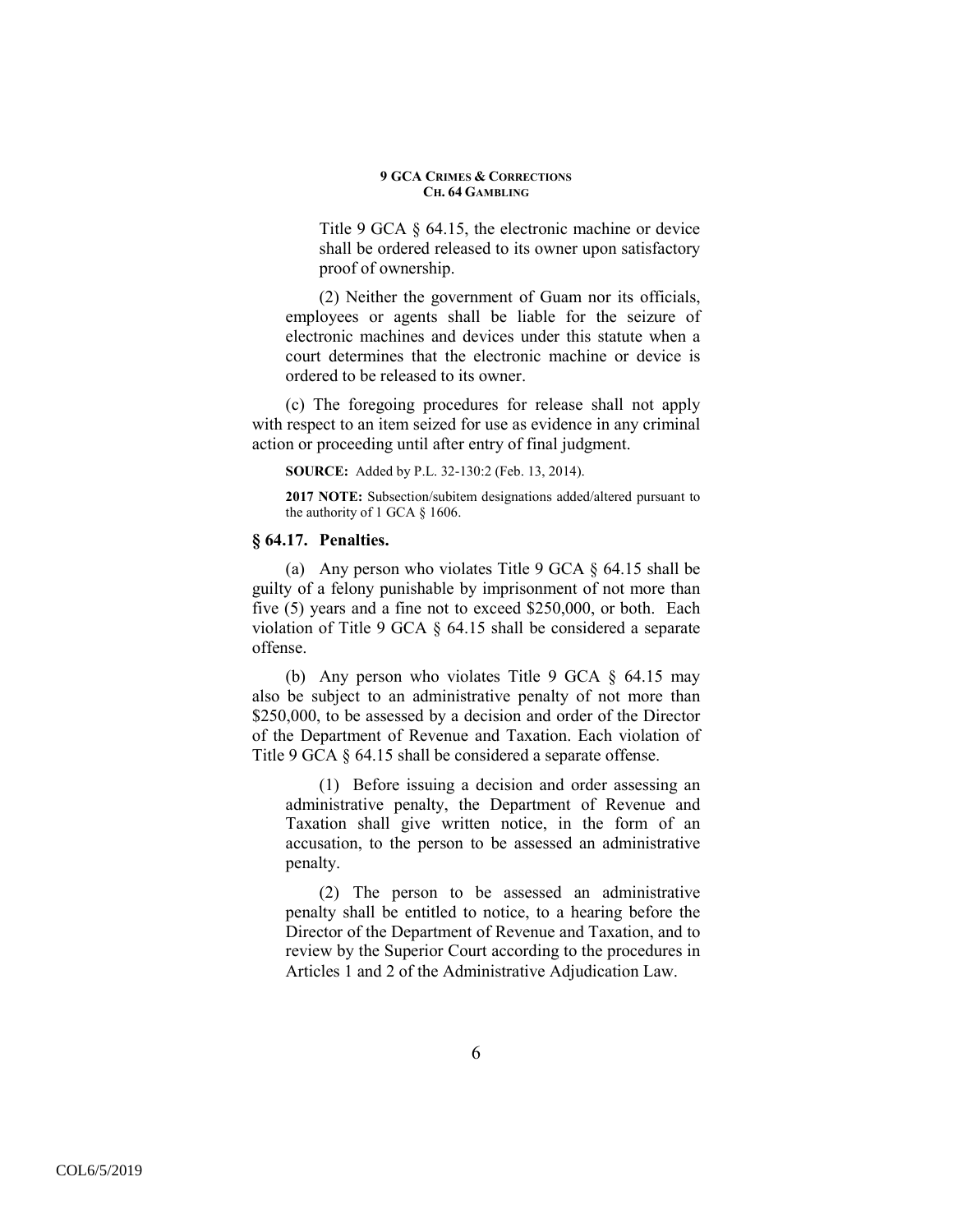(3) (A) If any person fails to comply with an administrative penalty decision and order after the assessment has become final, or after a court in an action brought pursuant to the Administrative Adjudication Law has entered a final judgment in favor of the Director of the Department of Revenue and Taxation, the Attorney General of Guam may bring a civil action to enforce the order and to recover the amount ordered or assessed, plus interest of six percent  $(6%)$  per annum from the date of the final administrative decision and order or the date of the final judgment, as the case may be. In this action, the validity, amount, and appropriateness of the penalty assessed by the administrative decision and order or the final judgment of the court made after an appeal of the administrative decision and order shall not be subject to review. The Director of the Department of Revenue and Taxation need only show that:

(i) notice was given; and

(ii) a hearing was held, or the time granted for requesting a hearing has run without a request for a hearing; and

(iii) the penalty was imposed; and

(iv) the penalty remains unpaid.

(B) A judgment of the court entered under this Subpart (3) of  $\S$  64.17(b) may be enforced and collected in the same manner as a money judgment of the Superior Court.

**SOURCE:** Added by P.L. 32-130:3 (Feb. 13, 2014).

**2017 NOTE:** Subsection/subitem designations altered/added in subsection (b)(3) pursuant to authority of 1 GCA  $\S$  1606.

## **§ 64.20. Importation of Gambling Devices to Guam Illegal: Defined and Punished.**

(a) A person commits a felony when he imports or attempts to import, or causes to import a gambling device, whether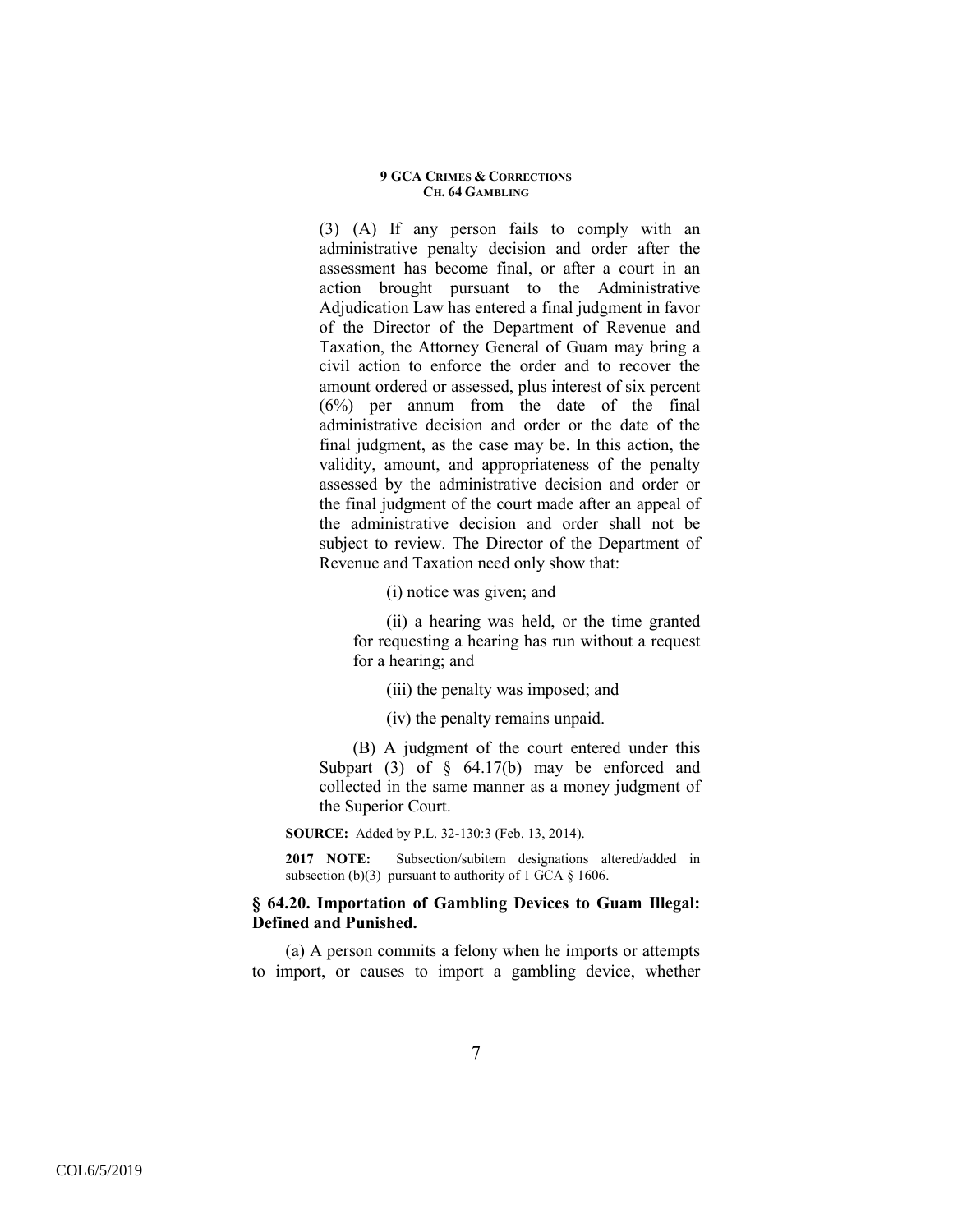operable or not, into the territorial jurisdiction of Guam, or manufactures a gambling device within the Territory of Guam.

(b) As used in this Section, gambling device means any coin operated device which, when operated, may return winnings (other than free games not redeemable for cash) of value to the user based partially or completely upon chance, by the operation of which a person may become entitled to receive winnings of value.

(1) It does not include pinball and other amusement machines or devices which are predominantly games of skill, whether affording the opportunity of additional chances or free plays or not.

(2) It does include any slot machines, video poker machines and other machines or devices which afford the opportunity of winnings, payouts, malfunction refunds to the player, or giving the player or user anything of value under any guise or form based partially or completely upon chance.

(c) Any gambling device in violation of this Section shall be subject to seizure and forfeiture. Any slot machine shall be subject to seizure and forfeiture.

(1) Any property subject to forfeiture under this Section shall be seized by a peace officer, including Guam Customs Officer, upon process issued by the Superior Court, except that seizure without such process may be made when the seizure is incident to an arrest or a search under a search warrant or an inspection under an administrative inspection warrant; the property subject to seizure has been the subject of a prior judgment in a criminal injunction or forfeiture proceeding based upon this Section; or the peace officer has probable cause to believe that the property has been used or intended to be used in violation of this Section. In the event of a seizure pursuant to this Subsection, proceedings under Subsection (d) shall be instituted promptly.

(d) Property taken or detained under this Section shall not be repleviable, but shall be deemed to be in the custody of the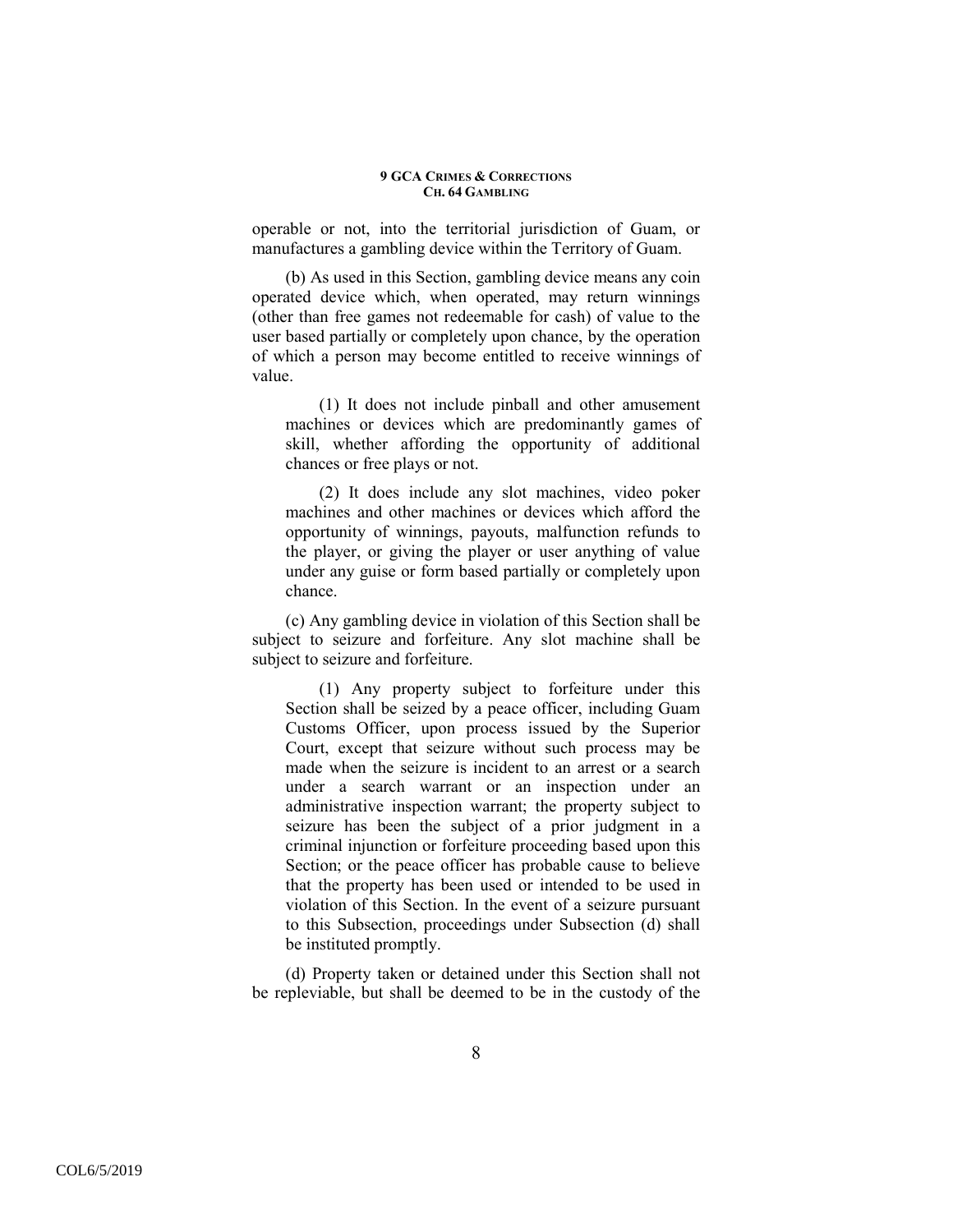government subject only to the orders and decrees of the Court. Whenever property is seized under the provisions of this Section, the government shall destroy all gambling devices seized and forfeited upon order of the Court.

(e) Any person found guilty of the importation, attempted importation or causing the importation of gambling devices to Guam, or who is found guilty of manufacturing a gambling device in Guam, shall be guilty of a felony and be subject to imprisonment for not more than five (5) years, a fine not to exceed Twenty-five Thousand Dollars (\$25,000.00) per gambling device, or both such fine and imprisonment.

**SOURCE:** G.P.C. § 330a; \*Cal. § 1560 (1971). Subsection (b) amended by P.L. 18-007:11 (July 8, 1985). Repealed and reenacted by P.L. 19- 004:3 (May 21, 1987). Subsections (f) and (g) repealed by P.L. 19-024:9 (Oct. 17, 1988). Entire section repealed by P.L. 23-128:IV:13 (Dec. 12, 1996). Added by P.L. 24-001:3 (Mar. 15, 1997).

**2014 NOTE:** The Gambling Device Fund was implicitly created by P.L. 19-004:3 (May 21, 1987), which added subsection (g), and authorized the Director of Revenue and Taxation to charge registration fees for gambling devices and deposit the fees into a separate fund. Subsection (g) was repealed by P.L. 19-024:9 (Oct. 17, 1988), divesting the Director of authority over this separate fund.

The Gambling Device Fund itself was repealed P.L. 23-128:IV:13 (Dec. 12, 1996); the reference to "§ 6420 of Title 9" in this public law was a manifest typographical error and corrected by the Compiler. P.L. 23- 128:13, provided:

**Section 13. Repeal and reversion of Gambling Device Fund.** § 6420 of Title 9, Guam Code Annotated, is hereby repealed and any and all remaining balances are reverted to the General Fund. All revenue previously earmarked into this Fund shall continue to be collected and credited to the General Fund.

P.L. 24-001:1 (Mar. 15, 1997) provided for the "Reversion of Gambling Device Fund" and stated: "any and all remaining balances of the Gambing Device Fund, repealed by P.L. 19-24, shall be reverted to the General Fund." P.L. 24-001 also repealed Section 13 of P.L. 23-128, and added § 64.20 (a) through (e), using identical language as had been added by P.L. 19-004:3.

**CROSS-REFERENCES:** Hawaii Penal Code, §§ 712-1220(5) "Gambling Device."

**COMMENT:** Section 64.20, as enacted, differs from the Commission's proposal in that Subsection (a) refers to certain authorized exceptions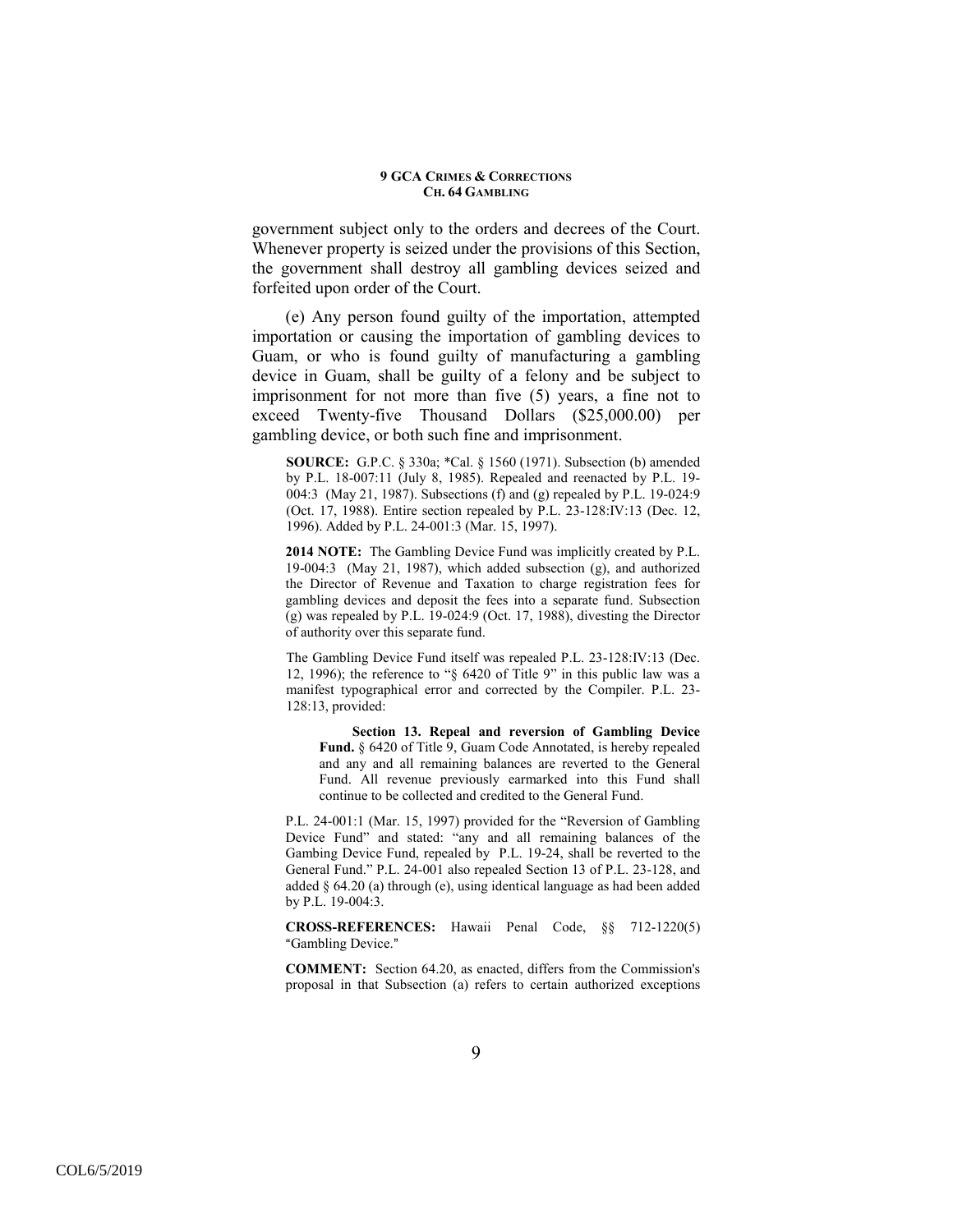already contained in the Government Code of Guam allowing possession of slot machines in certain instances. Further, the definition of "gambling" device" appeared to have been limited from the Commission's proposal. The Commission proposed that a "gambling device" means "a device that, as a result of the insertion of money ...". It is unclear whether this definition includes devices which have, as their operating mechanism, electronics only and do not use mechanical wheels or mechanical force, even though these machines operate in an identical fashion to the traditional mechanical slot machines.

This Section is a great improvement over the Penal Code in that, for the first time, the mere possession of gambling devices is prohibited without any additional requirement that they actually be used for gambling. It is this grave deficiency of the Penal Code that has prohibited local authorities from seizing slot machines heretofore due to lack of proof of their actual use of gambling devices, despite the obvious fact that they may be so used. Further, Subsection (c) provides for the forfeiture of such machines.

**COURT DECISIONS:** SUPERIOR COURT, 1978. Import of statute is to hold liable one who has control, dominion and pecuniary interest in a "gambling device," rather than such person's employee if such employee has no such control, dominion or pecuniary interest. *People v. Concepcion,* Sup. Ct. Cr. #37-78 (Order, 06/27/78; Abbate, P.J.)

 $C.A.9 1981$  Public Law 13-135, providing for a "gambling zone" at the airport, provides only a limited exemption to 15 U.S.C. § 1172 and the exemptions were not applicable to the machines in this case. *U.S. v. Various Slot Machines on Guam,* 658 F.2d 697.

### **§ 64.21. Poker Machines and Video Lottery Terminals.**

A person commits a misdemeanor when he places or causes to be placed a poker machine or video lottery terminal on or about the premises of any government building, or on or about the premises of any government or private school.

**SOURCE:** Added by P.L. 18-07:8 (July 8, 1985).

### **§ 64.22. Possession of Gambling Devices Prohibited; Penalty.**

(a) A person commits a misdemeanor when he possesses a gambling device, whether operable or not, unless the gambling device is located upon or is being transported by a vessel regularly operating and engaged in domestic or foreign commerce and is located in a locked compartment of the vessel and is not accessible for use and is not used or operated within the jurisdiction of this territory.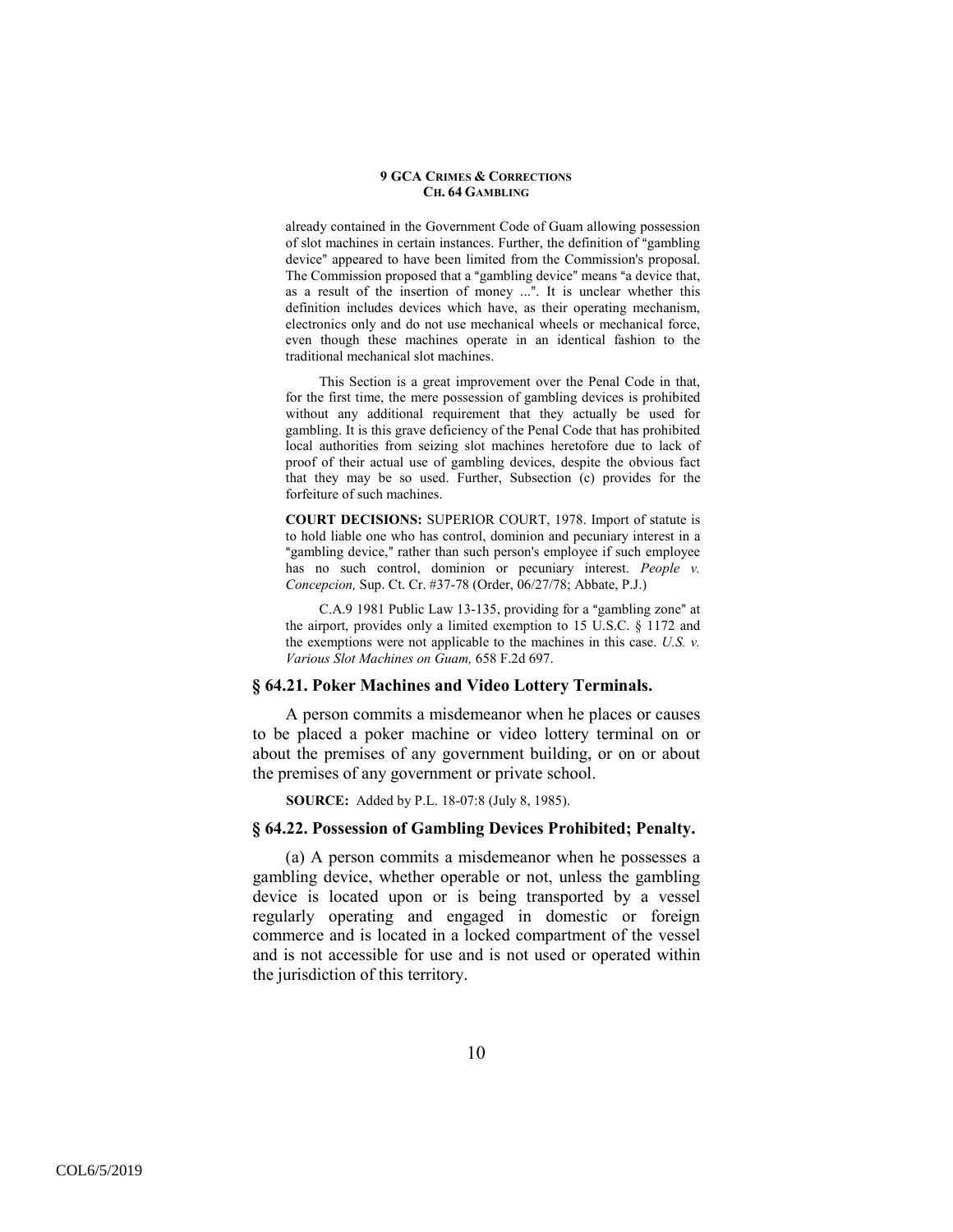(b) As used in this Section gambling device has the same meaning as set forth in § 64.20 of this Chapter.

(c) Any person possessing a gambling device in violation of this Section shall be guilty of a misdemeanor, and be subject to imprisonment, for not more than one year, a fine not to exceed one Thousand Dollars (\$1,000.00) for each gambling device, or with imprisonment or fine.

(d) In addition to any other penalty provided by law, any illegal gambling device in violation of this Section shall be subject to the same seizure and forfeiture provisions for illegal importation under Section 64.20 of this Chapter.

(e) Notwithstanding the provisions of this section, any poker machine now on Guam which was on Guam on the day immediately preceding the effective date of this Act and which complied with territorial law as to possession on the day immediately preceding the effective date of this Act may be shipped off-island or destroyed or disposed of within six months of the effective date of this Act, without seizure or criminal penalties provided that such Poker Machine is not used for gambling or entertainment purposes after the effective date of this Act. The Guam Police Department shall monitor the shipment or disposal of such gambling devices. The Director of the Department of Revenue and Taxation shall cooperate fully with the Guam Police Department in providing all pertinent records relative to poker machines in the territory. Any poker machines not shipped off-island within six months or otherwise disposed of shall be subject to seizure in accordance with subsection (d) of this Title.

**SOURCE:** Added by P.L. 19-004:4 (May 21, 1987). Repealed and added by P.L. 19-24:10 (Dec. 17, 1988).

### **§ 64.23. Slot Machines.**

No section of this Act shall be construed to allow the operation of slot machines in the Territory of Guam.

**SOURCE:** Added as uncodified law by P.L. 19-004:5 (May 21, 1987), originally codified by the Compiler as § 64.22A. Recodified to this section in accordance with the authority granted by 1 GCA §1606.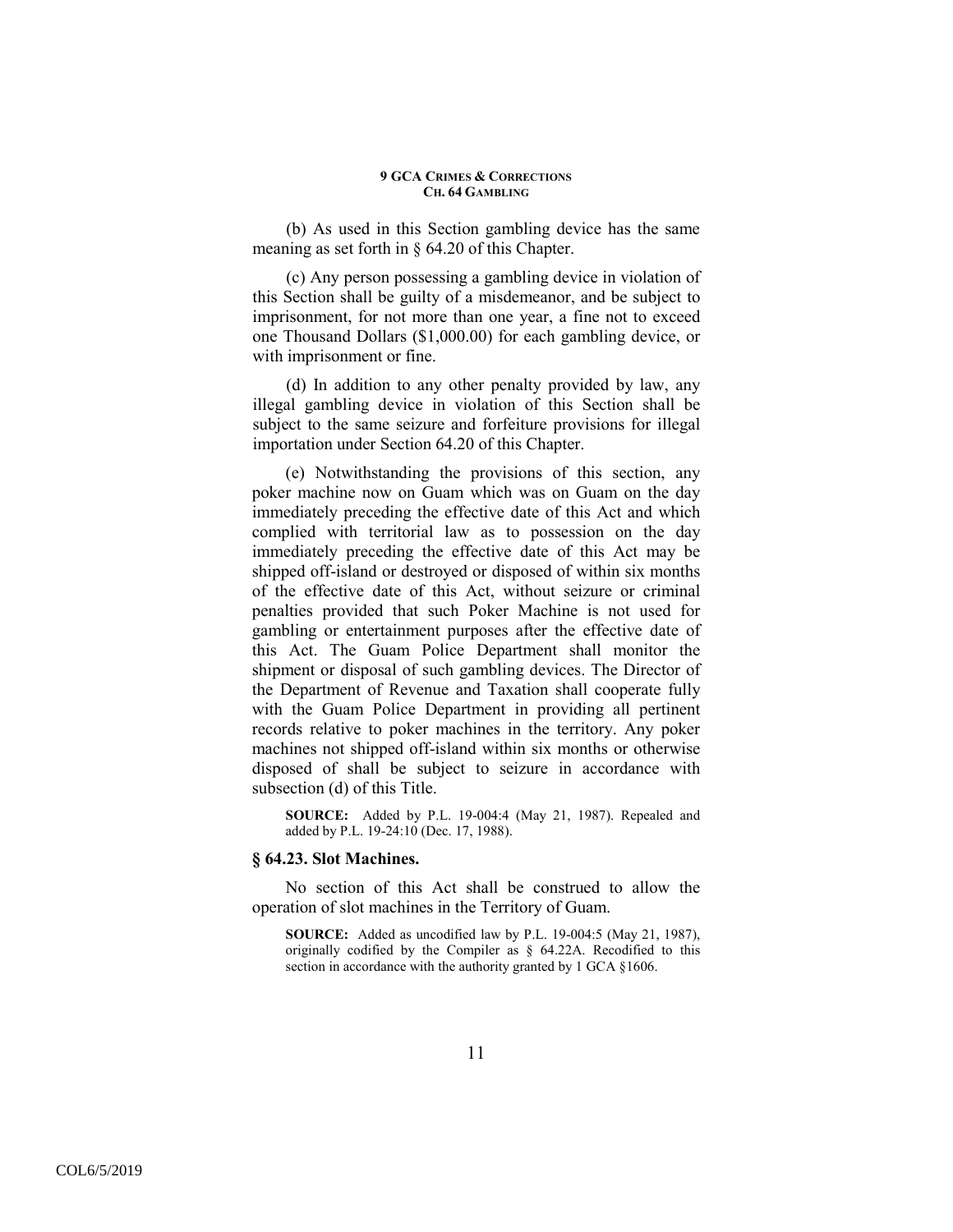**1996 NOTE:** "This Act" [P.L. 19-4] also dealt with gambling devices in the following sections: Sec. 2, repealing GC § 19200.5, exempting certain devices from provisions of 15 USC § 1172; Sec. 3, R/R 9 GCA § 64.20, importation of gambling devices; Sec. 4, adding 9 GCA § 64.22, hours of operation of gambling places; Sec. 6, adding 9 GCA § 64.23, minors' entry to gambling places; Sec. 7, adding GC § 19200.02 requiring meters on poker machines, and Sec. 8, effective date for Section 7.

**2014 NOTE:** P.L. 19-004:6 (May 21, 1987) added a new § 64.23 which provided:

§ 64.23. (a) No minor shall enter a business establishment or place where there are gambling devices, as defined in 9 GCA § 64.20, which may be operated. However, minors may enter business establishments or places where gambling devices are segreaged by physical partitions from other amusement devices and service areas as long as the minors do not enter the areas where the gambling devices are operated.

(b) Any business establishment or place which permits minors to enter in violation of Subsection (a) of this Seciton may have their business license suspended for a period not to exceed thirty days upon the order of the Department of Revenue and Taxation after a hearing held in accordance with the Administrative Adjudication Act.

(c) The manager or other person having authority over such business establishment or plac who operates in violation of this Section shall be guilty of a petty misdemeanor.

This provision was repealed by P.L. 19-24:11 (Dec. 17, 1988). Section 64.22A was renumbered to § 64.23.

### **ARTICLE 2 AUTHORIZED ACTIVITIES**

----------

- § 64.30. Social Gambling Defined & Permitted.
- § 64.40. Legal Cockfight Gambling Permitted.
- § 64.50. Authorization for Wagers. [Repealed]
- § 64.62. Rules and Regulations to Permit Games of Chance at the Guam Island Fair and Liberation Day Carnival.
- § 64.65. Amusement Devices.
- § 64.70. Organizations Authorized to Conduct Gambling: Permit Procedure.

### **§ 64.30. Social Gambling Defined & Permitted.**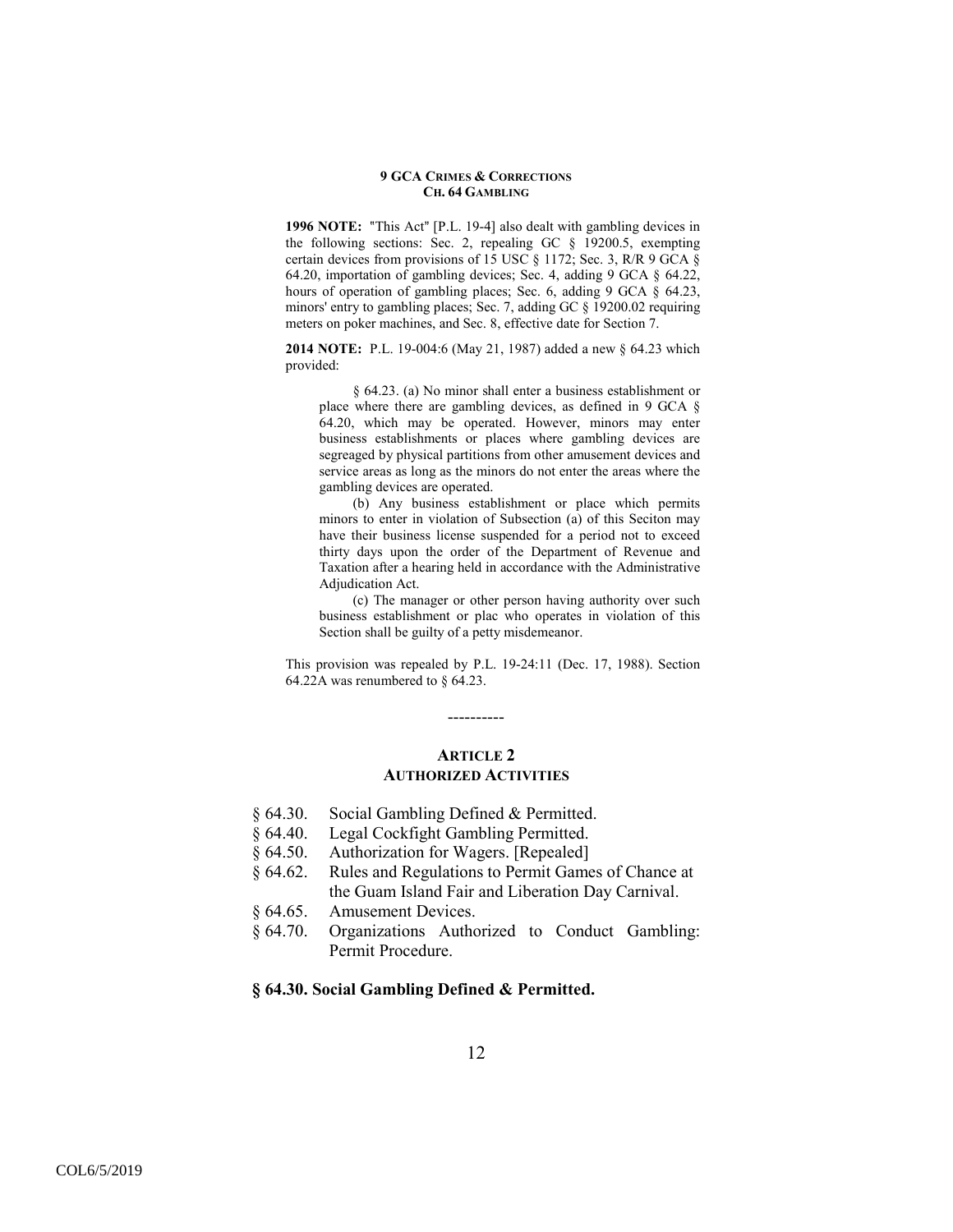Section 64.10 does not apply to making or accepting a wager upon the result of a game or contest when:

(a) the game or contest takes place on private premises;

(b) all the wagerers are present at that premise;

(c) no charge is made directly or indirectly as a condition of entering the premises or wagering upon the result of the game or contest; and

(d) nothing is sold, offered for sale or rented on the premises.

**SOURCE:** \*Cal. § 1555 (b) (2), (d) (1971).

**CROSS-REFERENCES:** Hawaii Penal Code § 712-1231 - "Social Gambling."

**COMMENT:** § 64.30 is new. The purpose of this exception is to exclude from criminal liability games played for money in a private house where all profits and losses are shared by the players. This type of game is a common social occurrence on Guam and has been conducted both clandestinely and openly, at places such as wakes even though it is illegal under the Penal Code. Inclusion of such conduct within the criminal law tends to encourage disrespect for enforcement and the law itself. It might be noted that such games as craps and roulette are banking on percentage games and are not excluded by  $\S$  64.30(a).

The exceptions contained within Article II of this Chapter are not denominated as either "affirmative" or regular defenses. Therefore, it will be assumed that a defendant would treat a claim of exception as a regular defense to a prosecution for gambling. This is contrary to the Hawaii Penal Code on the subject.

## **§ 64.40. Legal Cockfight Gambling Permitted, and Penalties for Non-Compliance.**

(a) Section 64.10 does not apply to making or accepting a wager upon the result of a cockfight when:

(1) the cockfight takes place at a licensed cockpit; and

(2) all the wagerers are present at the cockpit and are eighteen (18) years of age or more.

(b) Penalties. The following penalties shall be established, which shall be considered in conjunction with the provisions contained within § 64.10 of this Chapter, and shall apply to the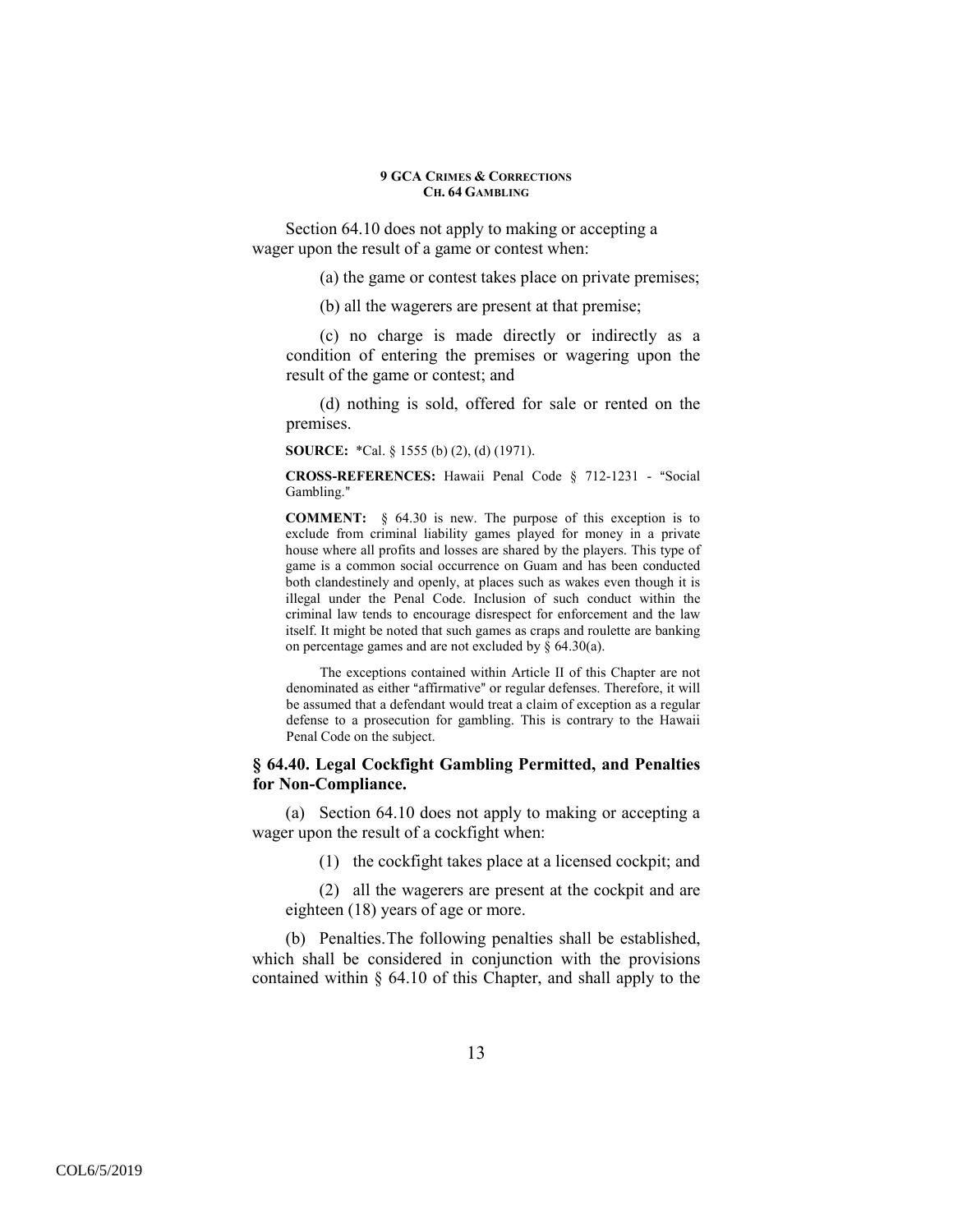owner of said property and establishment being utilized for such activities:

(1) for the first offense, a fine of Five Hundred Dollars (\$500.00) shall be assessed; and

(2) for a second offense and for each subsequent offense(s), a fine of Two Thousand Dollars (\$2,000.00) shall be assessed.

**SOURCE:** \*G.P.C. § 330. Repealed/reenacted by P.L. 26-52:2.

**2014 NOTE:** Subsection designations in subsections (a) and (b) were altered to adhere to the Compiler's alpha-numeric scheme in accordance with the authority granted by 1 GCA § 1606.

**COMMENT:** § 64.40 continues the traditional exception found in the Penal Code by allowing wagering at the cockfights, provided that the persons wagering are present, not minors, and are at a licensed cockpit. In 2001 The Legislature increased the penalties for violation of illegal cockfighting.

### **§ 64.50. Authorization for Wagers Pursuant to Title LXIV Government Code.**

### **[Repealed].**

**SOURCE:** Added by P.L. 32-185 (Sept. 2, 1976), the new Criminal and Correctional Code, and codified to the Guam Code Annotated. Repealed by P.L. 30-162:2 (July 16, 2010).

## **§ 64.55. [Repealed].**

**SOURCE:** Added by P.L. 32-185 (Sept. 2, 1976), the new Criminal and Correctional Code, and codified to the Guam Code Annotated. Repealed by P.L. 19-019:30 (Aug. 22, 1988).

### **§ 64.60. [Repealed].**

**SOURCE:** Added by P.L. 32-185 (Sept. 2, 1976), the new Criminal and Correctional Code, and codified to the Guam Code Annotated. Repealed by P.L. 19-019:32 (Aug. 22, 1988).

**COMMENT:** Sections 64.50 through 64.60 states specific exceptions from the gambling prohibitions for activity which are authorized by various Chapters of the Government Code dealing with lotteries, Jai Alai, and dog racing.

**§ 64.62. Rules and Regulations to Permit Games of Chance at the Guam Island Fair and Liberation Day Carnival.**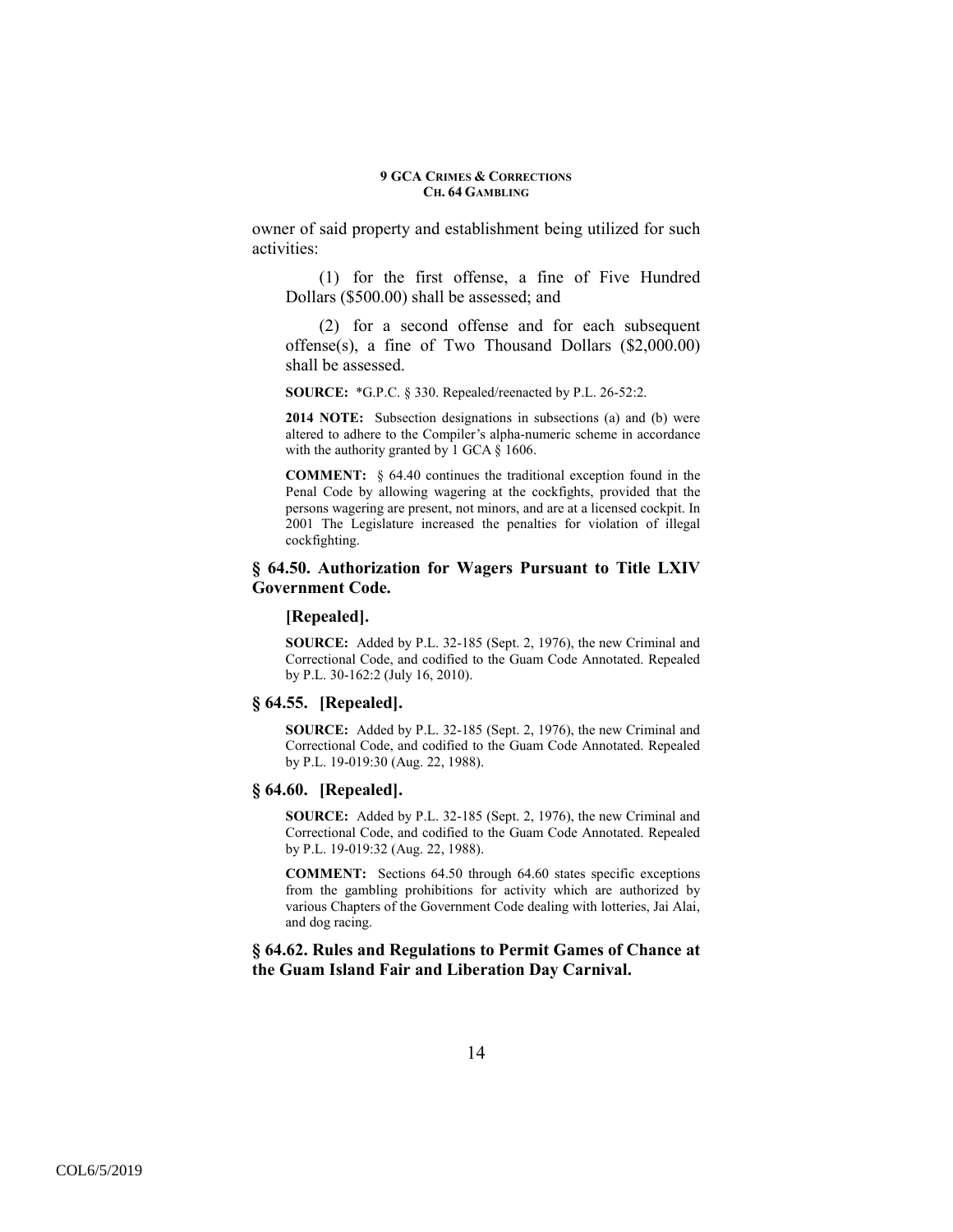(a) Notwithstanding any other provision of law, rule, or regulation to the contrary, the Mayors Council of Guam, with the Attorney General of Guam and the Director of the Department of Revenue and Taxation, is hereby authorized to draft and submit to the Speaker of *I Liheslaturan Guåhan*, *no later than* sixty (60) days from the enactment of this Act, rules and regulations to permit Games of Chance at the Guam Island Fair and Liberation Day Carnival upon a proclamation by *I Maga'hågan Guåhan*. For the purpose of the rules and regulations authorized by this Section, "Games of Chance" *shall* be limited to:

(1) Carnival Games which for the purpose of this Section *shall* mean a game played for entertainment in which:

(A) the contestant actively participates;

(B) the outcome depends in a material degree upon the skill of the contestant;

(C) only merchandise prizes are awarded;

(D) the outcome is not in the control of the operator; and

(E) the wagers are placed, the winners are determined, and a distribution of prizes or property is made in the presence of all persons placing wagers at such game;

(2) Poker, to include, but not be limited to, Texas Hold'em;

(3) *Pusoy;*

(4) Baccarat;

(5) Blackjack;

(6) Monte;

(7) Color Game;

(8) Big & Small;

(9) Beto Beto; and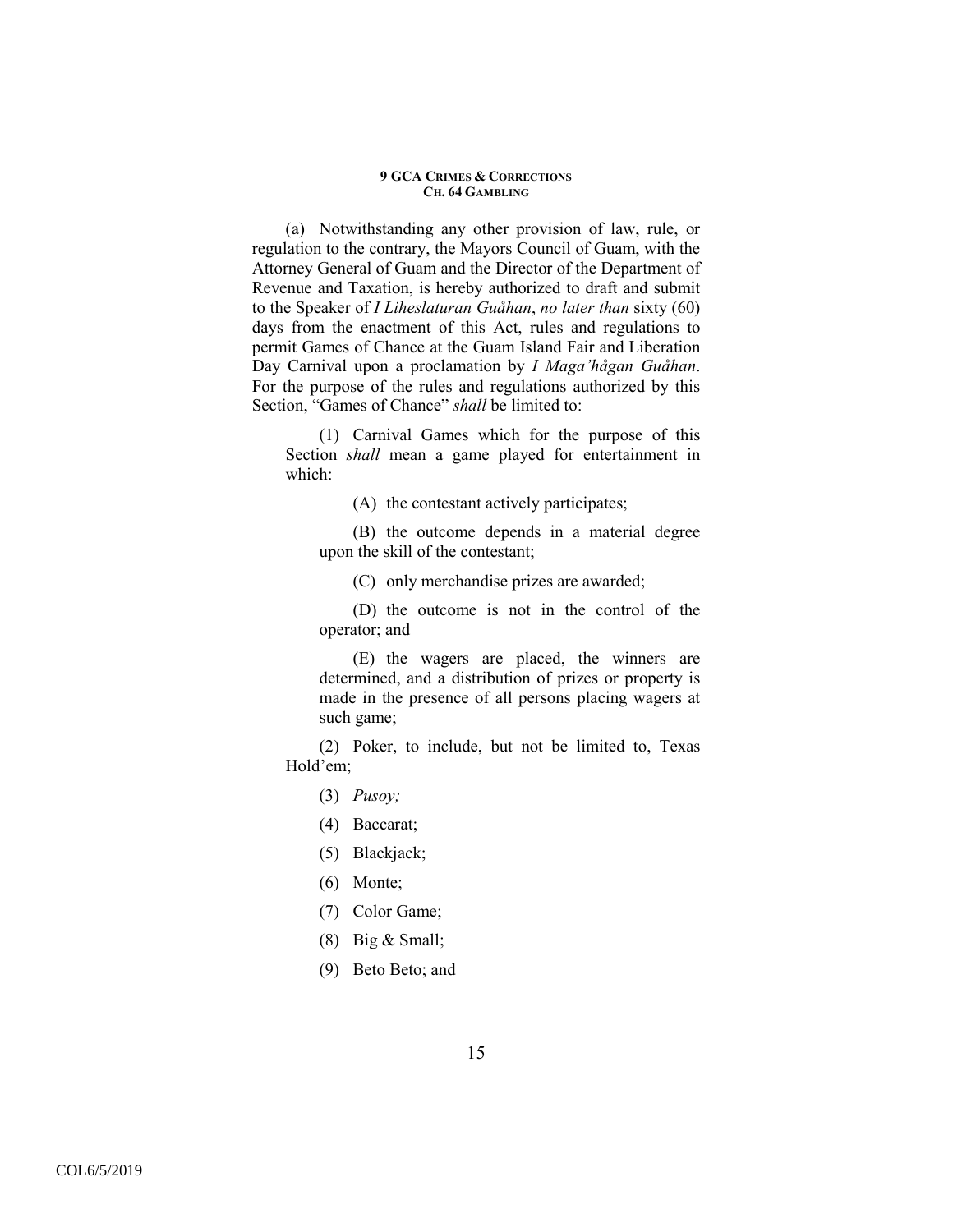(10) Bingo.

(b) *I Liheslaturan Guåhan* may, by the passage of a bill into law, approve, disapprove, or amend the rules and regulations permitted by this Section within thirty (30) calendar days from the date of filing with the Speaker of *I Liheslaturan Guåhan*; *except*, that any pending rules *shall* be deemed disapproved upon adjournment sine die of *I Liheslaturan Guåhan*.

(c) The rules and regulations *shall* consist of, among other items, the following:

(1) protocol for authorization;

(2) a determination of how municipalities manage the games of chance, including timelines;

(3) a determination of how proceeds are split among municipalities;

(4) a determination of how the funds will be expended;

(5) a determination of how the games of chance and other vendors will be procured;

(6) an identification of security protocol, including how minors will not be impacted;

(7) an identification of projected revenues; and

(8) an identification of maintenance plans.

**SOURCE:** Added by P.L. 16-120:27 (Dec. 17, 1982),amended by P.L. 18-040:64 (Nov. 6, 1986), and repealed by P.L. 34-015:2 (June 8, 2017). Repealed and reenacted by P.L. 35-004:1 (April 3, 2019).

**2019 NOTE:** Subsection designations altered pursuant to authority granted by 1 GCA § 1606.

## **§ 64.62.1. Mandatory Conditions.**

Rules and regulations permitted under § 64.62 must comply with the following:

(a) The Director of the Department of Revenue and Taxation *shall* designate and require the physical presence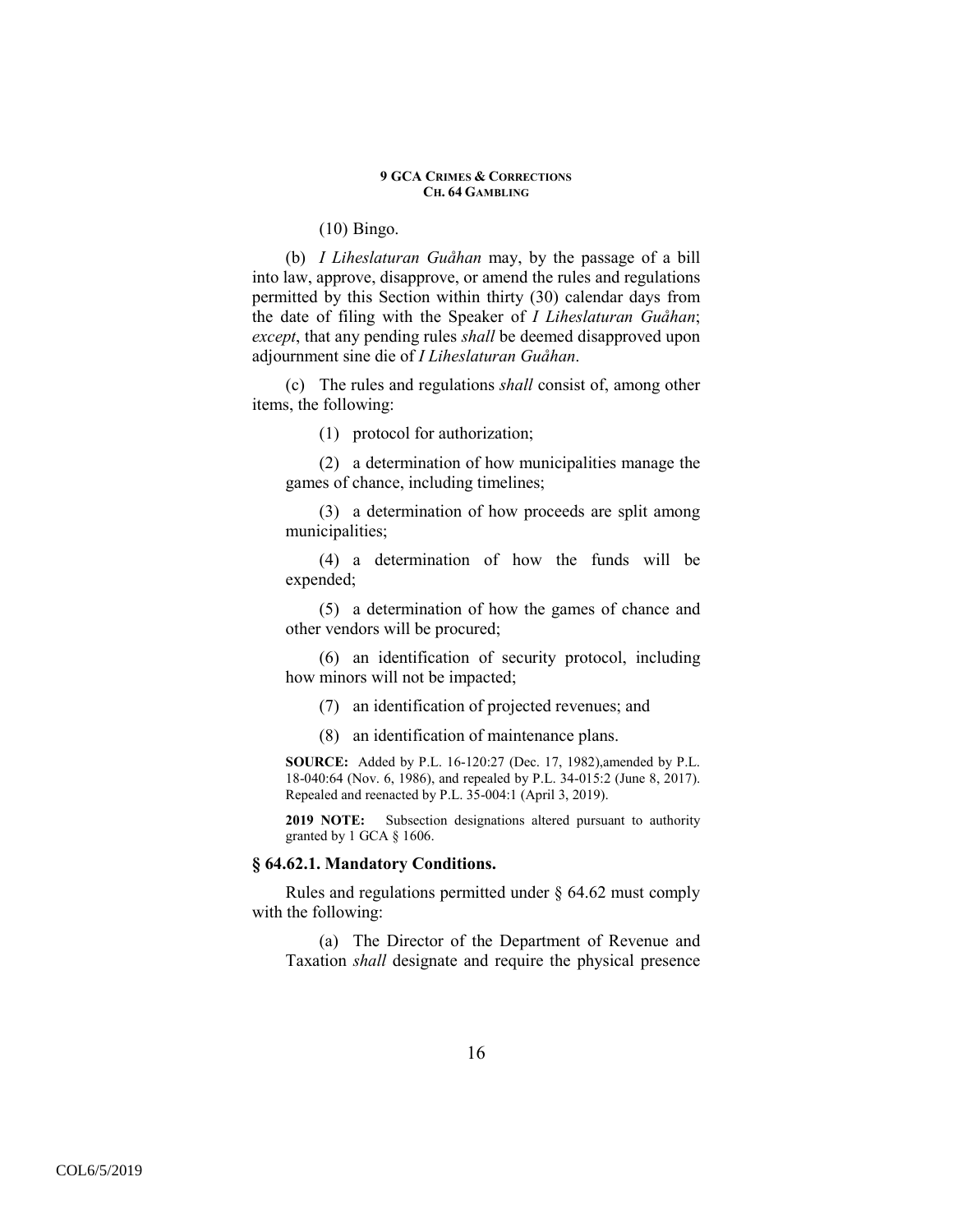of a compliance agent during the operation of any Games of Chance permitted by § 64.62 of this Article.

(b) Any Games of Chance authorized under § 64.62 of this Article shall maintain the same hours of operation as the Guam Island Fair and Liberation Day Carnival; *except*, that Games of Chance under  $\S$  64.62 may operate until 2:00 a.m. on Fridays and Saturdays, and any night prior to an official federal or Guam holiday during the time period authorized by Subsection (c) of this Section.

(c) Games of Chance permitted under § 64.62 of this Article *shall* begin *no earlier than* the opening day of the Guam Island Fair and Liberation Day Carnival, and *shall* cease operations *no later than* sixty (60) days from the date of the opening day.

**SOURCE:** Added by P.L. 35-004:2 (April 3, 2019).

## **§ 64.62.2. Financial Reports Required.**

The Mayors Council of Guam shall be subject to an audit by the Office of Public Accountability (OPA) within thirty (30) days of completion of the Guam Island Fair and Liberation Day Carnival. All financial documents that are required for this audit *shall* be submitted by the Mayors Council of Guam to the OPA, or the activities permitted under § 64.62 *shall* be suspended. The OPA shall publish the audit and submit its report to the Speaker of *I Liheslaturan Guåhan.* 

**SOURCE:** Added by P.L. 35-004:3 (April 3, 2019).

### **§ 64.65. Amusement Devices.**

Section 64.10 does not apply to the making or accepting of a wager on amusement devices licensed pursuant to 11 GCA § 22202; provided that § 64.10 shall apply to the making or accepting of a wager on an amusement device licensed pursuant to 11 GCA § 22202 if such device is located on or about the premises of any government building, located on or about the premises of any government or private school, or if such amusement device is operated by a person under the age of eighteen (18) years.

**SOURCE:** Added by P.L. 18-07:6 (July 8, 1985).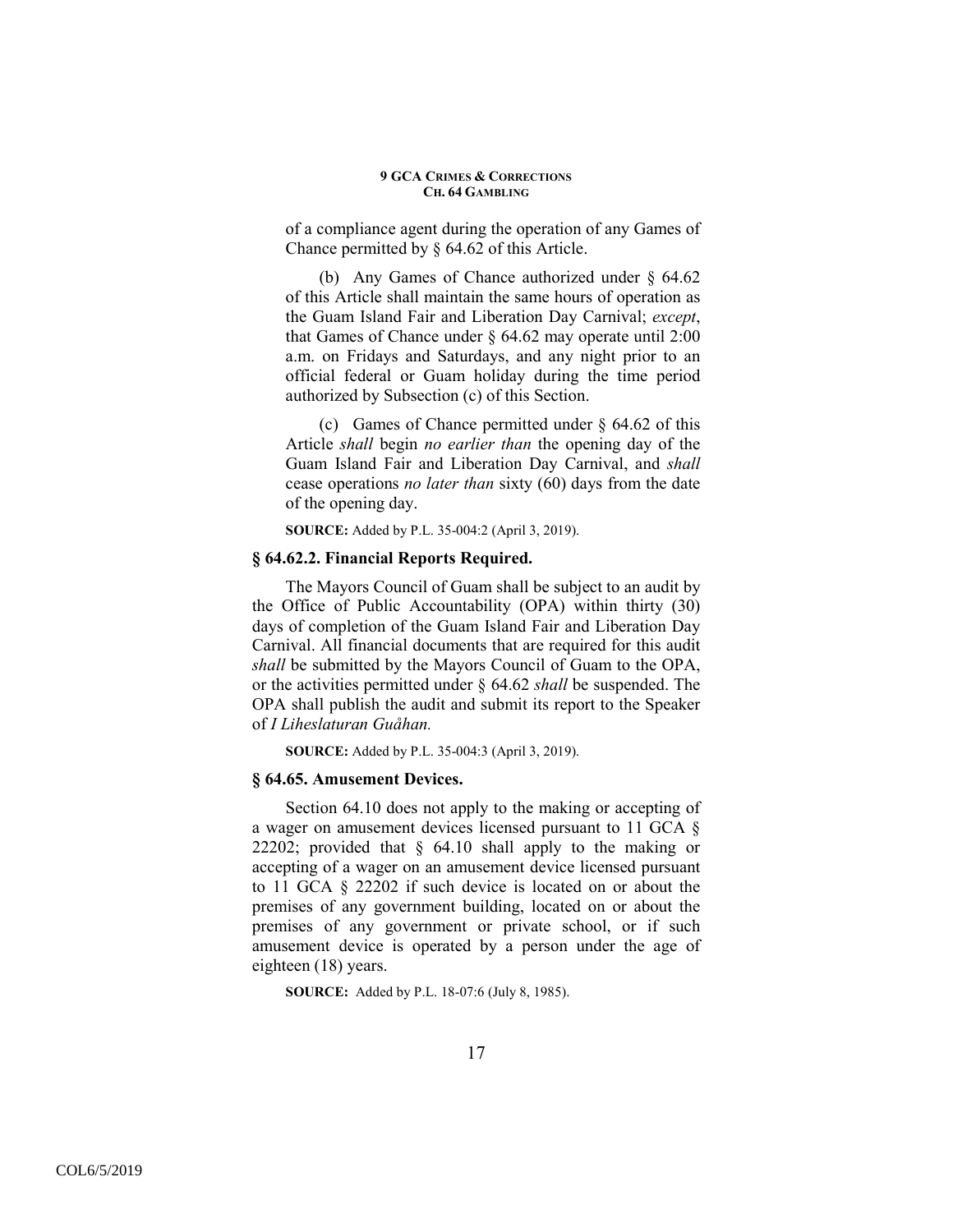## **§ 64.70. Organizations Authorized to Conduct Gambling: Permit Procedure.**

(a) Sections 64.10 and 64.20 do not apply to gambling activities sponsored, promoted and conducted by an organization which has been issued a permit to conduct such activities pursuant to Subsection (c).

(b) A permit to conduct gambling activities shall be issued by the Director of the Department of Revenue and Taxation if:

(1) the organization which applies for the permit has been organized and functioning actively as a nonprofit organization in the Territory for not less than two (2) years prior to filing its application and is:

(A) a church or religious organization;

(B) a fraternal or fraternal benefit society;

(C) an educational or charitable organization; or

(D) a club or organization organized and operated exclusively for pleasure, recreation and other nonprofit purposes not part of the net earnings of which inures to the benefit of any member or shareholder;

(2) the promotion and management of such bingo games or lottery (raffle tickets) are confined solely to the qualified members of the sponsoring organization, no member of which receives remuneration in any form for time or effort devoted to the promotion and management of the bingo games or lottery (raffle tickets); and

(3) all net proceeds derived from such gambling activities are used exclusively for the purposes stated in the sponsoring organization's application to conduct such activities, which purposes shall be limited to educational, charitable, religious, fraternal or civic purposes.

(c) (1) An organization which meets the requirements of Subsection (b) and which desires to conduct or operate gambling activities shall apply for a permit to conduct such activities from the Director of the Department of Revenue and Taxation.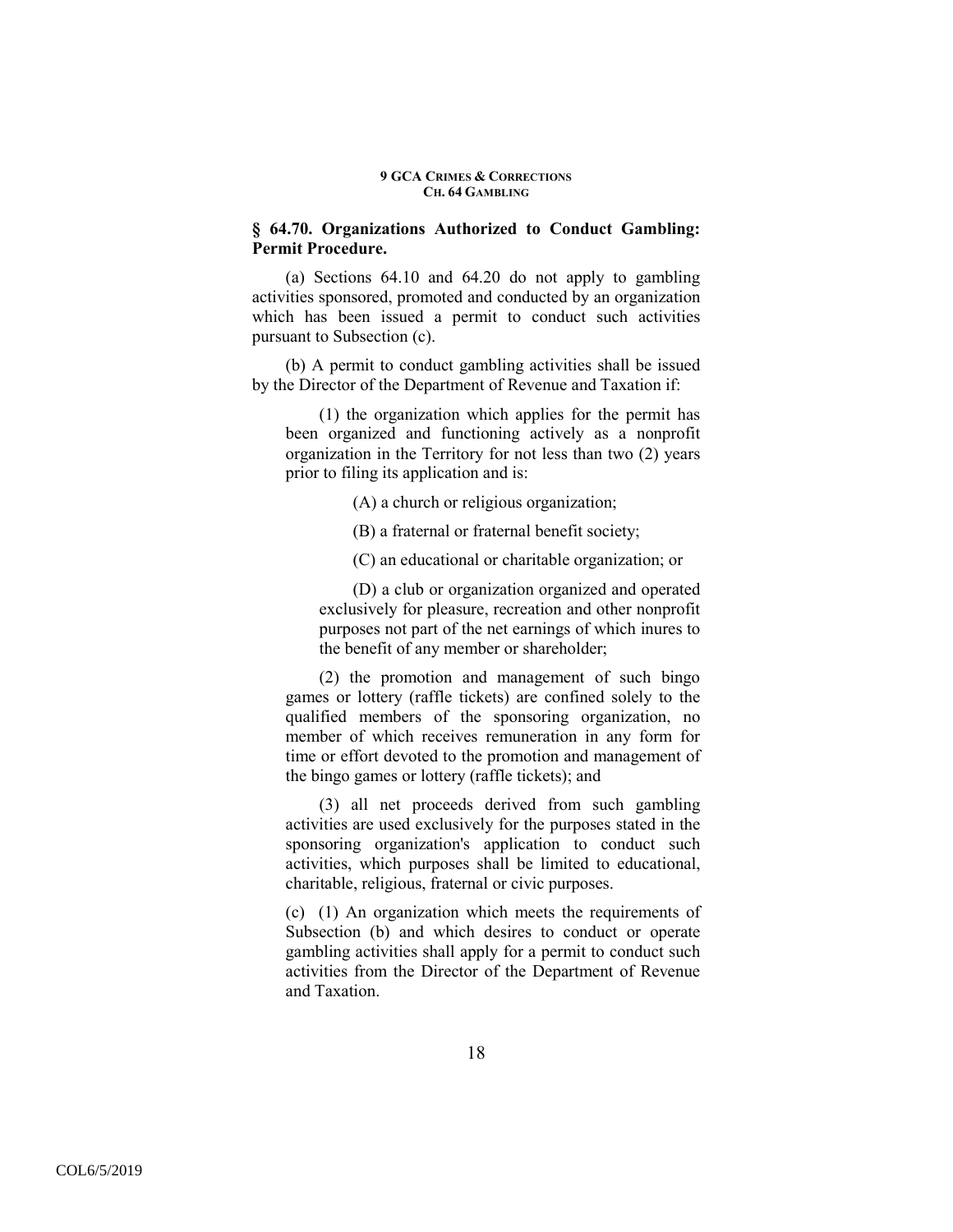(A) The application form *shall* include:

(i) the name and address of the applicant;

(ii) the evidences on which the applicant relies in order to qualify under Subsection (b);

(iii) the names of three (3) officers or members of the organization who *shall* be responsible for the operation of the gambling activities;

(iv) the address of the premises on which the operation of the gambling activities will be held; and

(v) the uses to which the net proceeds will be applied.

 (B) Upon receipt of such application the Director shall determine whether it is in conformity with this **Section** 

(i) If so, the Director shall forthwith issue a permit. The permit shall be valid for one (1) year from the date of its issuance. The Director shall retain a copy of the application.

(ii) If there is any change subsequent to the making of the application for a permit in the facts set forth therein, the applicant shall forthwith notify the Director of such change, and the Director shall issue a permit if the applicant is qualified, or, if a permit has already been issued and the change in the facts set forth in the application disqualify the applicant, the Director shall revoke such permit.

(2) If an application for a permit to conduct gambling activities is not acted upon within thirty (30) days after submission, or if the organization is denied a permit, or if a permit is revoked, any person named on the application may obtain a judicial review of such inaction, refusal or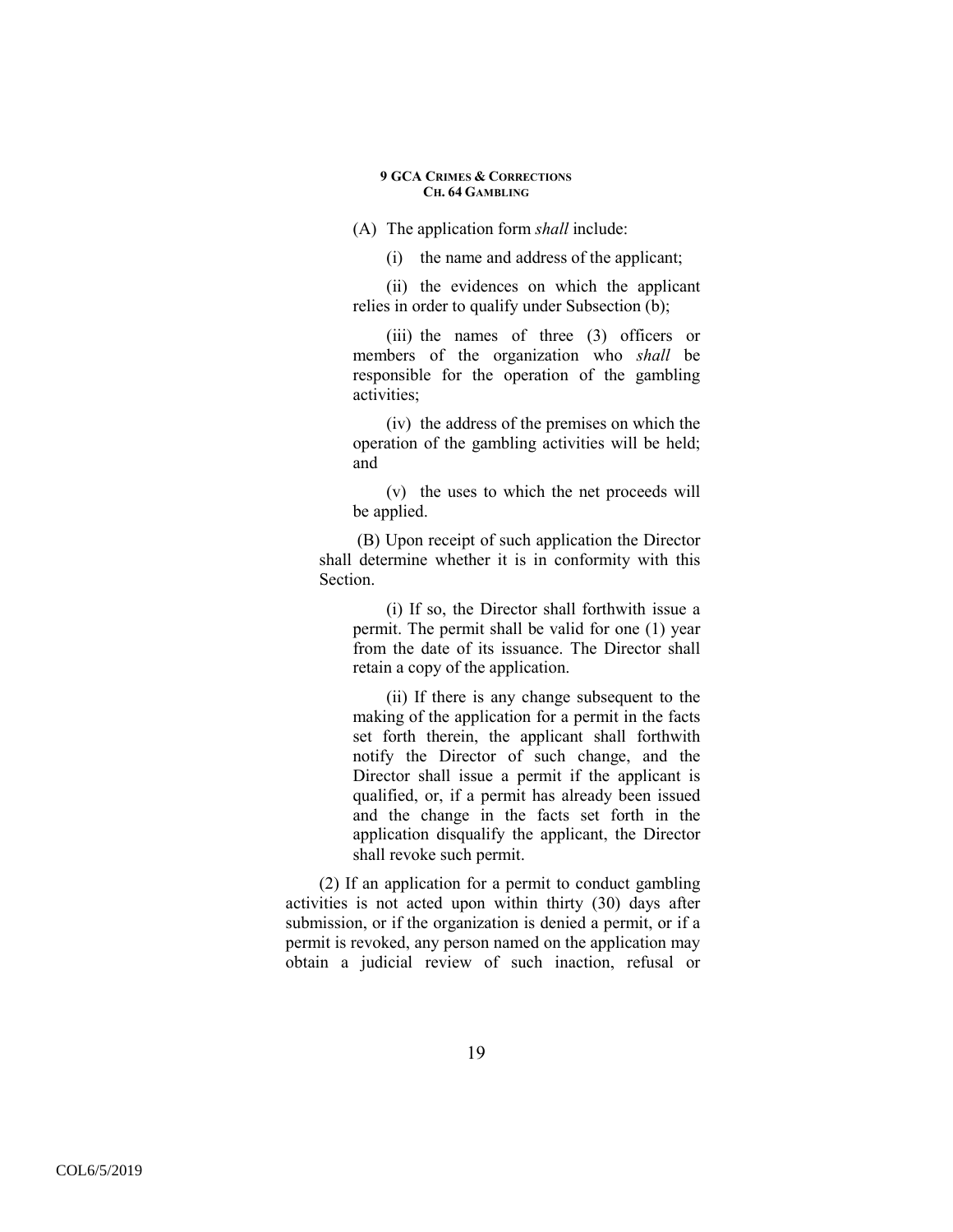revocation by filing a petition for review in the Superior Court.

(A) Such petition for review shall be filed within ten (10) days of the refusal or revocation of a permit or within ten (10) days of the expiration of the thirty (30) day period.

(B) If the court is satisfied that there was no reasonable ground for refusing a permit and that the applicant was not prohibited by law from holding gambling activities, he may direct that such permit be issued.

(d) The Director shall immediately revoke a permit in case of violation of any provision of this Section, and the Director shall not issue any permit to such permittee within three (3) years following the date of such violation.

(1) Any person aggrieved by such action may appeal to the Superior Court provided that such appeal is filed within twenty (20) days following receipt of notification by the **Director** 

(2) The court shall hear all pertinent evidence and determine the facts; upon the facts so determined the court shall annul such action or make such decision as equity may require. This remedy shall be exclusive.

(e) (1) An organization which is issued a permit shall submit a report to the Director on a form to be approved by him within thirty (30) days of the expiration of the permit. Such form shall require information concerning the nature of the gambling activities held, the amount of money received, the expenses incurred in connection with such activities, the net proceeds of such activities, and the uses to which the net proceeds were applied.

(2) The organization shall maintain and keep such books and records as may be necessary to substantiate the particulars of such report; such books and records shall be preserved for at least one (1) year after such report is submitted and shall be available for inspection.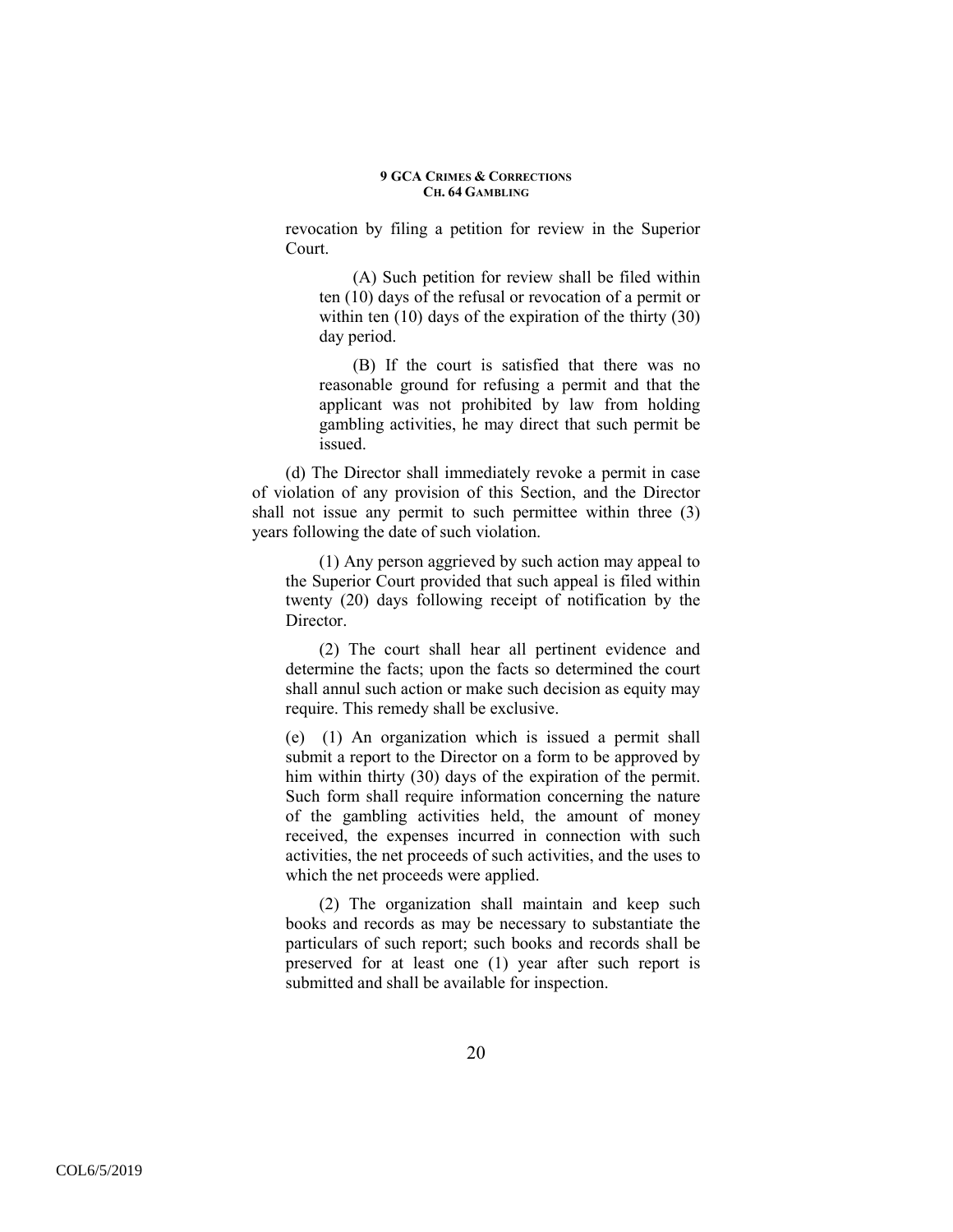(3) The report shall be certified to by the three (3) persons designated in the permit application as responsible for such gambling activities and by an accountant.

(4) Failure to file such a report shall constitute sufficient grounds for refusal to renew a permit to conduct gambling activities.

(f) As used in this Section:

(1) Bingo Games means a specific game of chance, commonly known as bingo, in which prizes are awarded on the basis of designated numbers or symbols on a card conforming to numbers or symbols selected at random;

(2) Lottery (Raffle Tickets) means a plan whereby prizes are distributed by chance among persons who have paid or promised to pay anything of monetary value for a chance to win a prize; and

(3) Gambling Activities means either a lottery (raffle tickets) or bingo games and does not include any form of casino gambling.

(g) Notwithstanding any other law, rule or regulation, a non-profit tax exempt organization issued a permit pursuant to Subsection (c) may conduct bingo operations on any premises where it is authorized to do so by the Department of Revenue and Taxation, regardless of whether the premises is owned or leased by it or another non-profit tax exempt organization. However, the use of such premises *shall not* be conditioned on the payment of a share of bingo proceeds.

(h) Notwithstanding any other law, rule or regulation, a bingo licensee, as that term is used in Title 3 GAR Chapter 7, is required to own all equipment used to conduct the bingo games or lease such equipment from an organization licensed with the Department of Revenue and Taxation (DRT). However, the use of such premises *shall not* be conditioned on the payment of a share of bingo proceeds.

(i) Notwithstanding any other law, rule or regulation, a bingo licensee, as that term is used in Title 3 GAR Chapter 7, *shall* file an annual itemized report with the Gaming Control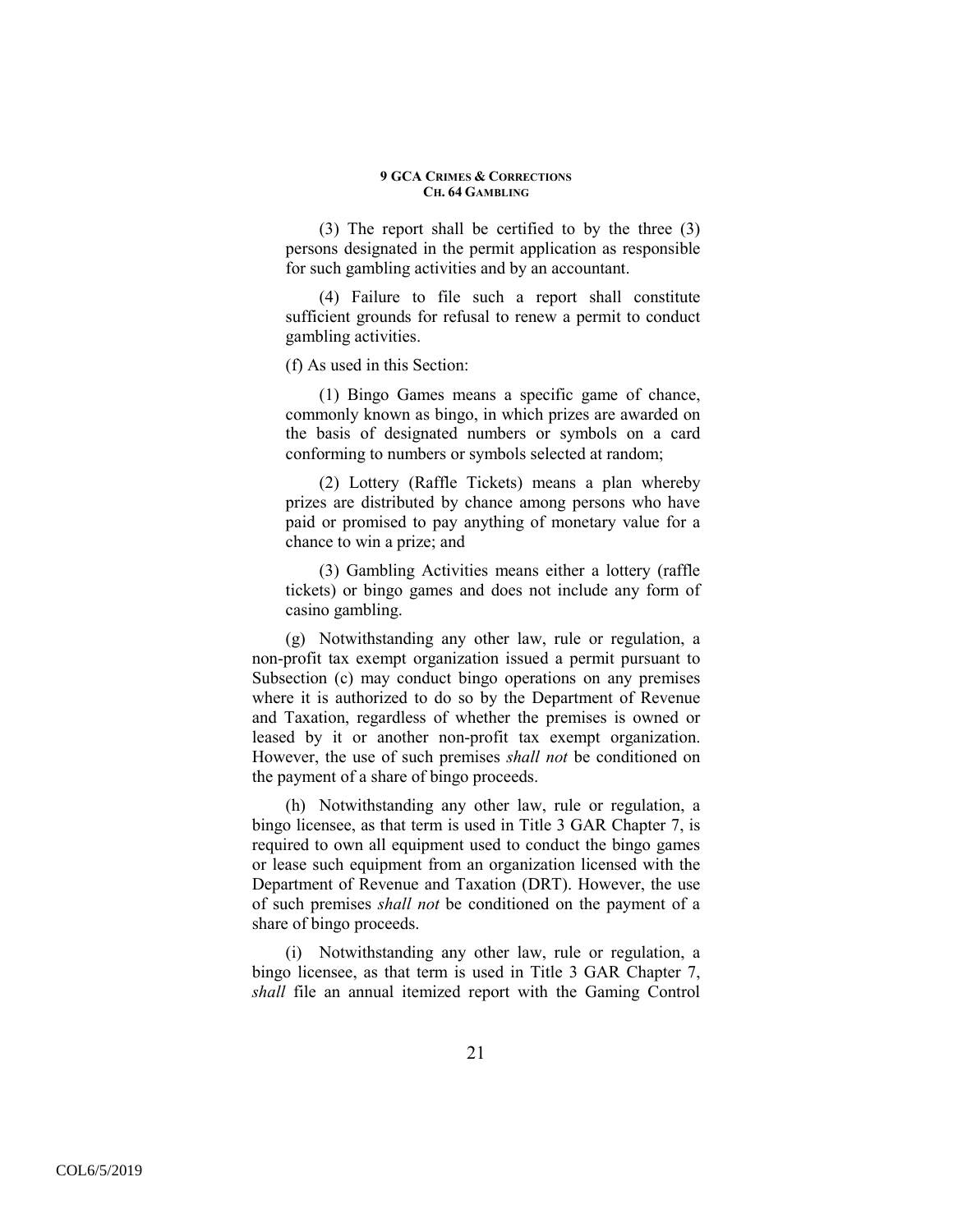Commission each year disclosing the gross receipts and all expenses and expenditures associated with the operation of the bingo games. Such report *shall* be filed on or before April 15th of every year. The report must be prepared on the form prescribed and provided by the Gaming Control Commission.

(j) Notwithstanding any other law, rule or regulation, no person or organization may receive any money or other consideration for salary, expense money, or any other fees for the operation of or assistance with regard to any bingo game, except that a member or auxiliary member of the licensed nonprofit tax exempt organization who assists in the conducting of such games on such day *shall* be compensated based on the prevailing wages according to the member's position.

**SOURCE:** G.P.C. §§ 319-329. Subsection (b)(2) repealed and reenacted by P.L. 14-140:32 (Aug. 31, 1978); subsection (f) added by P.L. 14- 140:31 (Aug. 31, 1978). Subsection (c)(1)(A) amended by P.L. 34-152:1 (Dec. 28, 2018). Subsections (g), (h), (i) and (j) added by P.L. 34-152:2, 3, 4, 5 (Dec. 28, 2018).

**COMMENT:** Section 64.70 continues and expands the exception and registration requirements, which permits the conduct of gambling by certain charitable, fraternal, educational or religious organizations. However, there have been significant changes made. It is the Director of Revenue and Taxation who now issues the required permit, not the Governor. Also, if a permit is denied or delayed for longer than thirty (30) days judicial review is permitted.

**2019 NOTE:** P.L. 34-152:6 (Dec. 28, 2018) provides tha**t** The Department of Revenue and Taxation shall, within thirty (30) days of enactment of this Act, promulgate rules and regulations or amend existing rules and regulations to enforce the provisions of this Act.

**2017 NOTE:** Subsection/subitem designations altered/added subsections (c), (d), and (e) pursuant to authority of  $1$  GCA  $\S$  1606.

**2014 NOTE:** Prior print publications of the GCA have included the following language in the Comment:

 Section 64.70 provides that certain gambling activities are not punishable if sponsored, promoted and conducted by an organization which has been issued a permit to conduct such activities. Subsection (f) defines the types of gambling activities in question.

Section 64.70(b) sets forth the circumstances under which the Director of the Department of Revenue and Taxation shall issue permits to conduct gambling activities. The amendment to